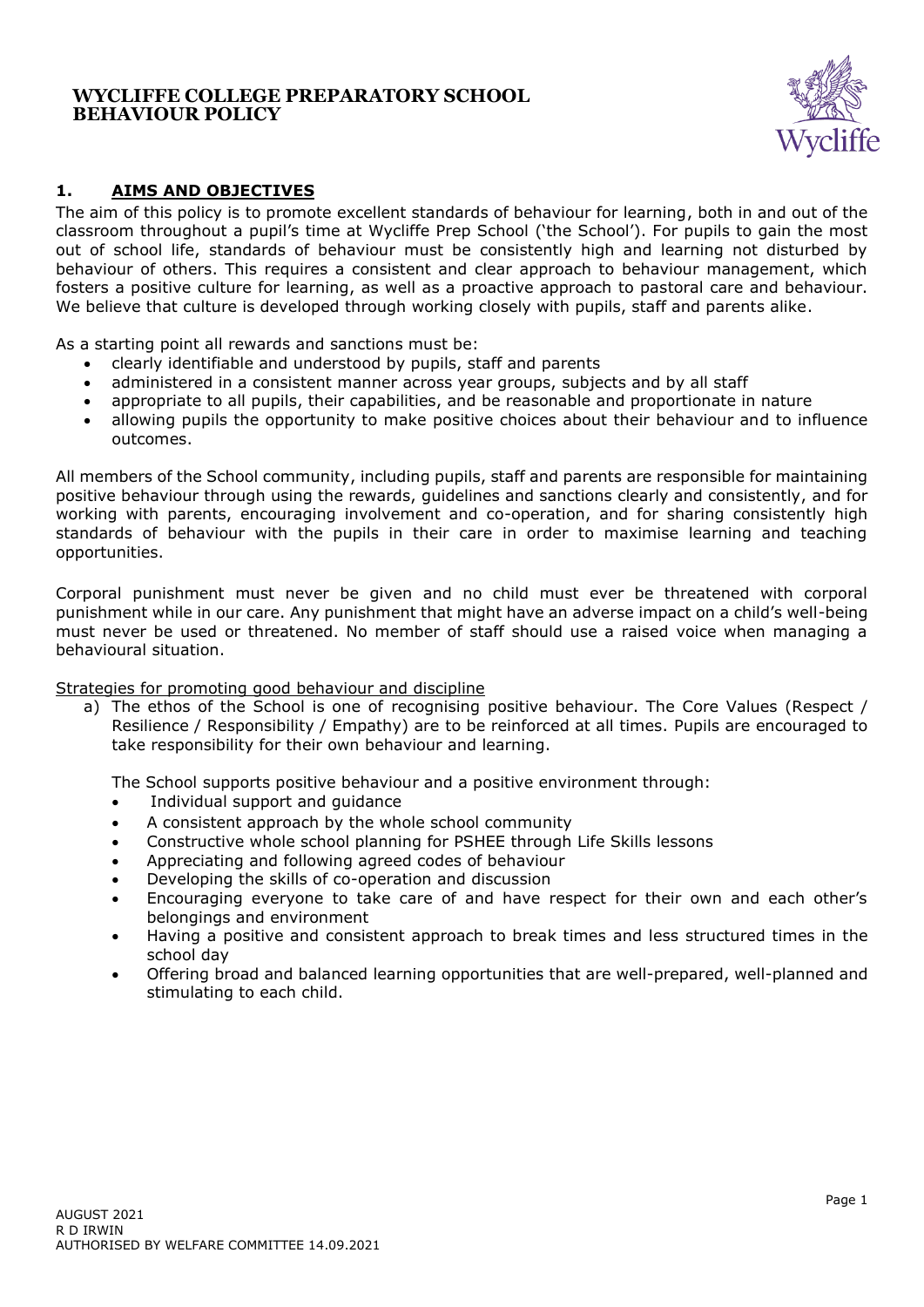

All staff are expected to consistently model the behaviour we expect from the pupils. This is achieved by:

- Demonstrating good manners
- Practising good behaviour to each other as well as the children
- Teaching appropriate behaviour and giving positive feedback when pupils are behaving well
- Showing respect for each pupil as an individual and making them feel valued
- Being, and being seen to be, fair and consistent
- Responding quietly, calmly and positively
- Having an awareness of their own appearance and demeanour and the messages they give
- All adults listening to the pupils.

To encourage positive behaviour, we promote and encourage children to adopt and apply the Core Values (Respect / Resilience / Responsibility / Empathy) and this includes the following:

Showing respect for others by:

- Behaving in a way that allows other pupils to learn
- Being honest
- Listening to other people

Showing resilience by:

- Dealing with unkind behaviour in a positive way
- Being positive when facing a challenge

Showing responsibility by:

- Being punctual and well-organised
- Being honest
- Looking after our own and other people's property
- Taking responsibility for their actions

Showing empathy for others by:

- **Sharing**
- Being gentle and positive towards others, sometimes putting others first
- Being kind and helpful

If a pupil does not meet these expectations, whether inside the classroom or out, s/he will receive a sanction in accordance with the rewards and sanctions procedures as set out in this policy.

In the EYFS department, to promote positive behaviour we encourage children to conform to the following statements:

- We are kind
- We all tidy up
- We all play together
- Playground Pals help us (Reception/Key Stage 1 only)
- If someone says or does something we don't like, we say "stop"
- We share toys
- We ask members of staff to help us
- We only cross a road when a member of staff tells us to.

Children are given guidance on how to manage their own behaviour and strategies to avoid conflict e.g. making a clear hand signal and saying "stop" if someone is doing something that is hurting or upsetting them.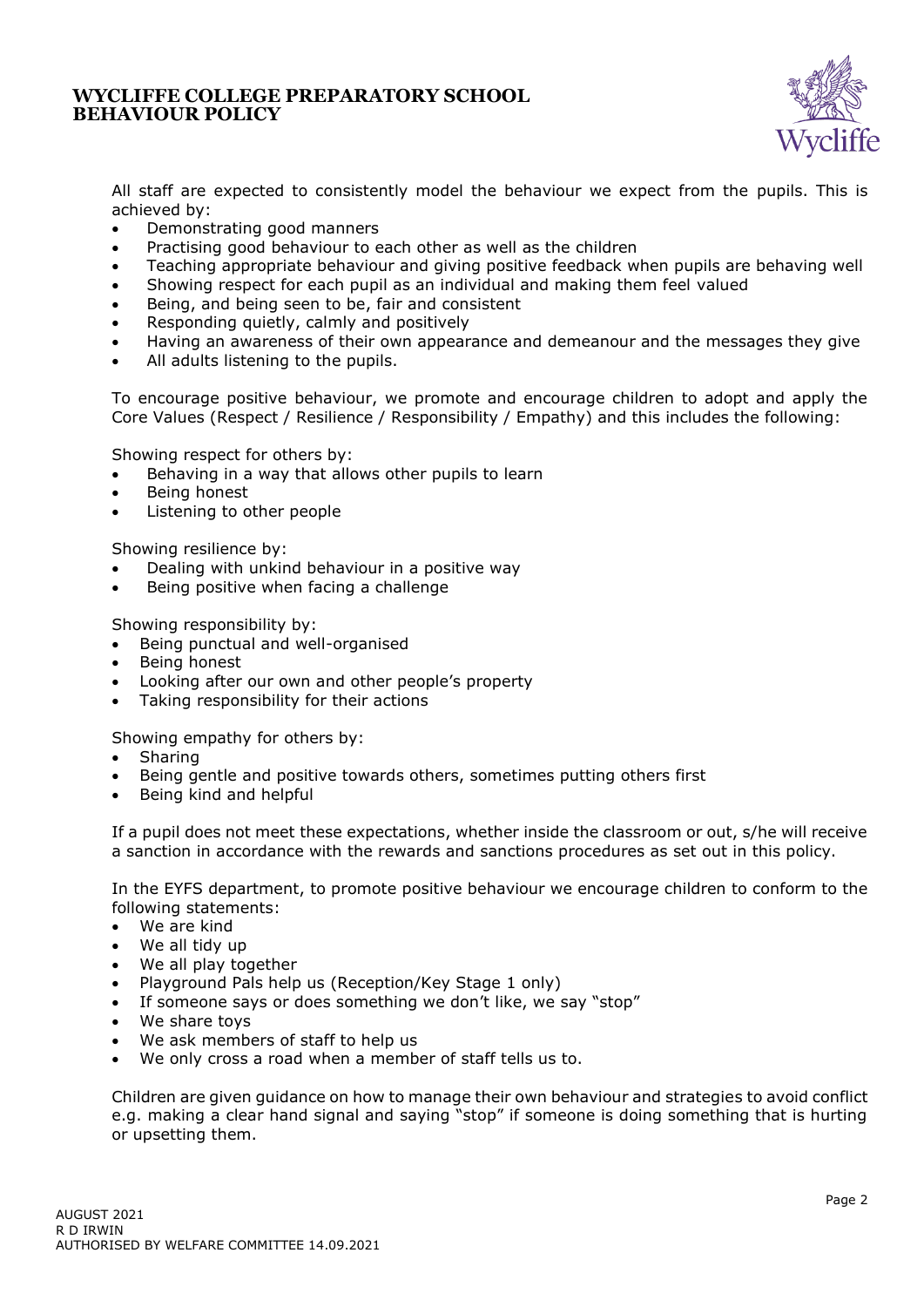

The School will actively support pupils with special educational needs and disabilities in managing their behaviour and will make reasonable adjustments to manage poor behaviour for those pupils with a disability in accordance with the Equality Act 2010. The School will always consider ways of supporting pupils with SEND to help address any poor behaviour, including positive reinforcement measures and reward systems as appropriate, whilst maintaining the overall expectations of appropriate behaviour that enables and supports learning. Parents will be consulted to assist the School in managing any poor conduct, as appropriate.

b) Wycliffe's community of trustees, staff, parents and pupils adhere to an established routine, rather than to lists of rules. Staff must also follow the Staff Code of Safe Practice. The School sees education as a partnership with the staff team committed to excellence, aiming to achieve a spirit of trust and co-operation. The School expects the highest values and standards of behaviour inside and outside the classroom, as well as outside the School (including online) and in any written or electronic communication concerning the School.

All pupils are encouraged to share concerns and to share if they feel uncomfortable with any behaviour. Bullying (including child-on-child abuse) is not acceptable and the School has an Anti-Bullying Policy and Child-on-child Abuse Policy which are made available to parents.

# **2. REWARDS**

Our rewards should encourage the pupils to strive to behave and perform to their best in all areas of school life. Pupils are rewarded through the system of House Points, Core Value Points, Challenge Awards, Excellents, Head's Awards and Head's Commendations. We are aware that not all pupils will respond to these systems and in that situation other forms of praise and acknowledgement should be used. Our greatest goal is that it is not 'the same' pupil being recognised all the time for compliance and neatness, and that the ability to spot the pupil who has tried hard or made progress when it may not be so obvious, is the key to this system being effective and inclusive.

#### House Points - Subject Related Work/Performance from Reception to Year 8

House Points should be used as positive rewards and be awarded by all staff for pupils' work and performance in line with each individual's own ability and aptitude. House Points should recognise effort, perseverance and content and should not only be given for neat work or of a standard which is always reached by individuals – they are given for progress or for a higher standard of work. This is done as often and regularly as possible to ensure that the children are rewarded appropriately to allow them to feel that they are individually valued and are recognised for making a positive contribution to the life of the school. The total of these are added into House Totals which are shared at the end of the Term.

- The maximum number of House Points that can be awarded for any one piece of work is four.
	- House Points should be awarded for:
		- o Progress
		- $\circ$  Good or better standards of achievement than previous
		- o Working collaboratively
		- o Bettering the learning opportunities of others e.g sharing knowledge
		- o A proactive approach to learning

#### Challenge Awards – From Year 3 to Year 8

These are awarded for pupils who notably push their limit further by taking on additional academic or subject specific tasks and challenges within a lesson. These are worth 5 House Points. The total of these are added into House Totals which are shared at the end of the Term.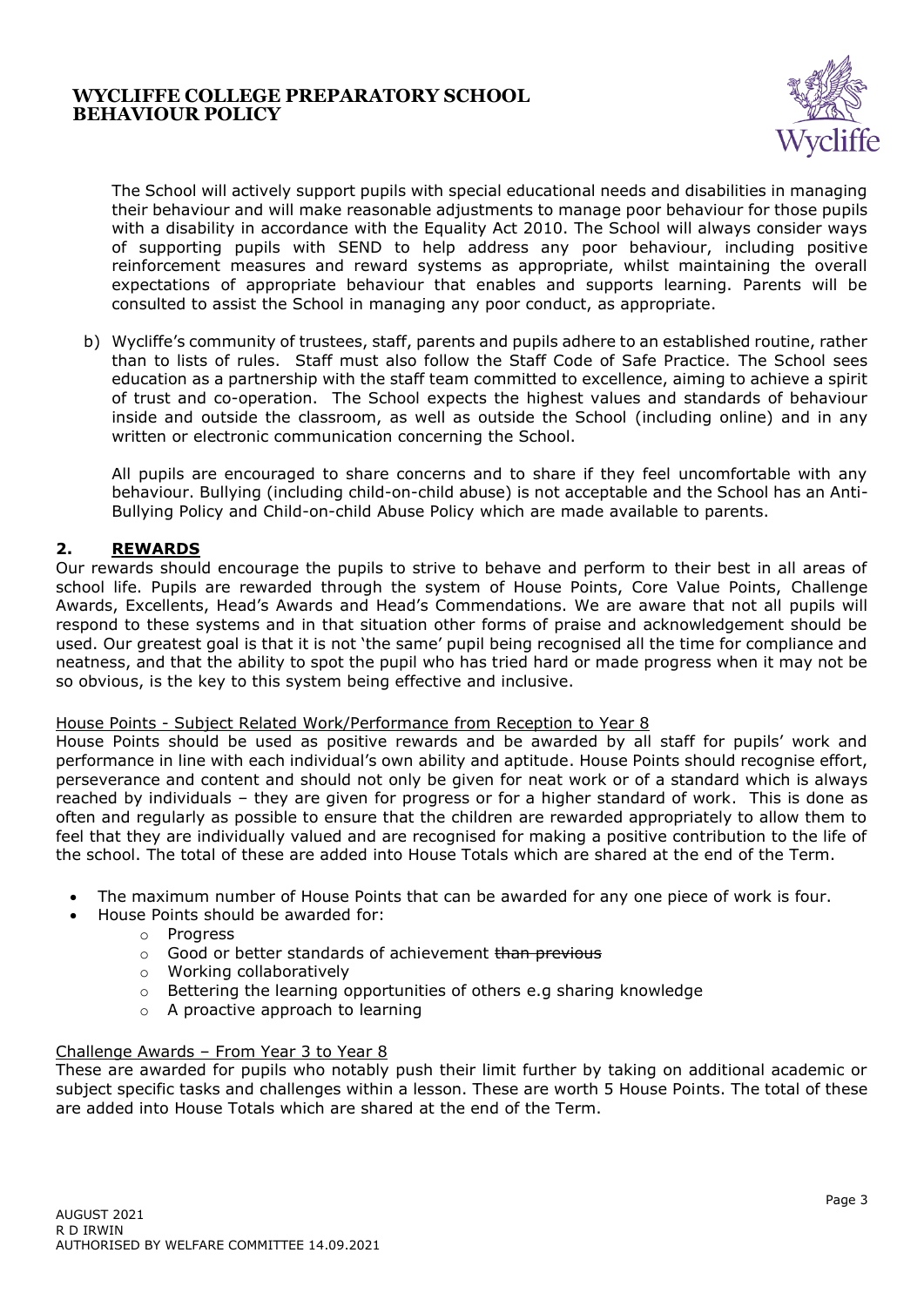

## Core Value Points - Pastoral - From Reception to Year 8

Children are awarded Core Value points for demonstrating the Core Values –Respect, Resilience, Responsibility and Empathy - in and around school. These are given by all teaching staff, tutors and Pastoral Leaders.

The four Core Values encompass all aspects of school life.

Points are awarded for:

• Respect

Showing respect for the school environment and all members of the Wycliffe community, by listening, being honest and responding positively. This includes demonstrating good manners both around the school and in the dining room, helpfulness to staff and fellow pupils and responding in a positive manner to what pupils are asked to do.

• Resilience

Showing resilience when things go wrong or become difficult and dealing with negative situations positively. This includes pupils showing a determination to succeed even when things are challenging - may that be on a sports field, practising a musical instrument, in a lesson etc.

• Responsibility

Taking responsibility for their actions, belongings and the school environment. This includes giving best effort inside and outside the classroom and showing enthusiasm for tasks set.

• Empathy

Demonstrating empathy towards others' needs and feelings. This includes showing kindness and/or helpfulness to staff and fellow pupils and putting others' needs first.

At the end of each term, a cup is awarded to the pupil with the most Core Value Points in each year group.

#### Excellents

An Excellent is awarded for exceptional work or performance. An Excellent may also be awarded for exemplary modelling of one or more of the Core Values:

- Every Excellent is worth five House Points
- The member of staff awarding an Excellent should make the pupil aware and inform the parents through iSAMS, whenever possible, within three days of the award being given.
- The total of these are added into House Totals which are shared at the end of the Term.

#### Head's Award

This is given when a pupil brings a piece of work to show the Head – often when they have received an Excellent, although not always. The Head encourages pupils of all ages to do this and to teachers to ask pupils to come. The best time for this is at Breaktime.

#### Head's Commendations

A Head's Commendation is awarded for outstanding work over a period of time by a pupil or for a pupil demonstrating outstanding examples of adhering to the School's Core Values:

- Pupils should be sent to the Head to show their work/book at the discretion of each individual teacher. The Head will decide if the work is worthy of a commendation.
- A Head's Certificate of Commendation, awarded at the discretion of the Head, will be sent out to the parents on the day the award is verified by the Head.
- This is worth Ten House points.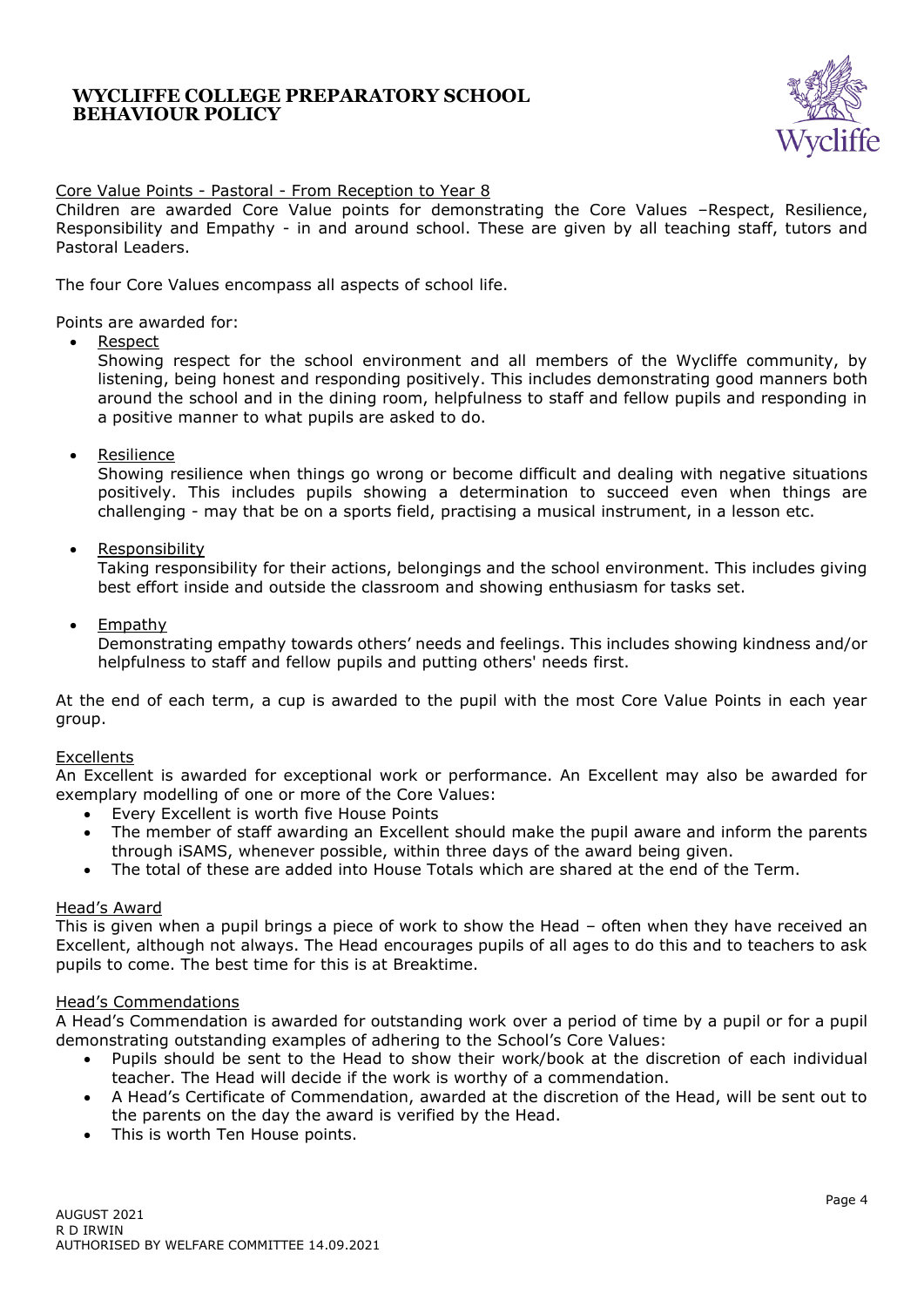

## **3. SANCTIONS (WHAT HAPPENS AS A RESULT OF MISBEHAVIOUR)**

- A) It is hoped that pupils will respond to the School's positive encouragement and rewards and will comply with the Behaviour Policy. However, the School acknowledges that from time to time, pupils' conduct may fall below the standards of behaviour reasonably expected by the School. Sanctions assist the School in enforcing the Behaviour Policy and help the School to set boundaries and to manage unacceptable or challenging behaviour from pupils. All staff have a professional obligation to highlight or help pupils behave well.
- B) However, when feedback is required, it should never damage self-esteem and censure should focus on the behaviour not the child. Staff should take time to explain the reasons for children being asked to do something. They should take every opportunity to keep caring and respect for people and property in high profile. Children should be listened to and spoken to calmly.
- C) Every effort should be made to defuse potential problems before they arise through discussion, good organisation, clear expectations and consultation.

The Head and all staff (as appropriate) undertake to apply any sanctions fairly, reasonably and proportionately and, where required, after due investigative action has taken place. Sanctions may undergo reasonable change from time to time but will never involve any form of unlawful or degrading activity.

The belief around sanctions is that they are a learning opportunity. Staff must give pupils a chance, we all make mistakes, sometimes by accident, without thinking through the consequences, and sometimes deliberately. Pupils must always know that there is a solution if they take responsibility for their actions and that there is always a way in which they can redeem themselves and to understand that this is part of growing up. Pupils need to have guidance and advice from staff in order to make the right decisions in the future.

Discussions around sanctions and behaviour should occur:

- With calmness
- With a clear set of what has gone wrong and what needs to happen to rectify
- With reference to the behaviour, not the pupil.

This policy applies when pupils are at School, travelling to and from the School, representing the School, or under the lawful control of school staff or in some other way identifiable as a pupil of the School (for example, whilst wearing school uniform or online). It especially applies when pupil misbehaviour:

- poses a threat or is detrimental to members of the School community and/or the public;
- may result in repercussions for the orderly running of the School; and/or
- may adversely affect the School's reputation
- Adversely affects other pupils' learning

Confrontation, loss of temper, raised voices or any form of physical or verbal intimidation is unacceptable staff behaviour at this School.

Staff should be positive. Avoid saying "don't" or phrases like "do it because I say so". This teaches a child nothing. Spend time explaining why behaviour has not met expectations with reference to this policy, where appropriate.

When a pupil is in need of a sanction they should be fully involved in the process. Pupils should be asked to account for their actions (recognition of fault) and share in discussions about appropriate sanctions or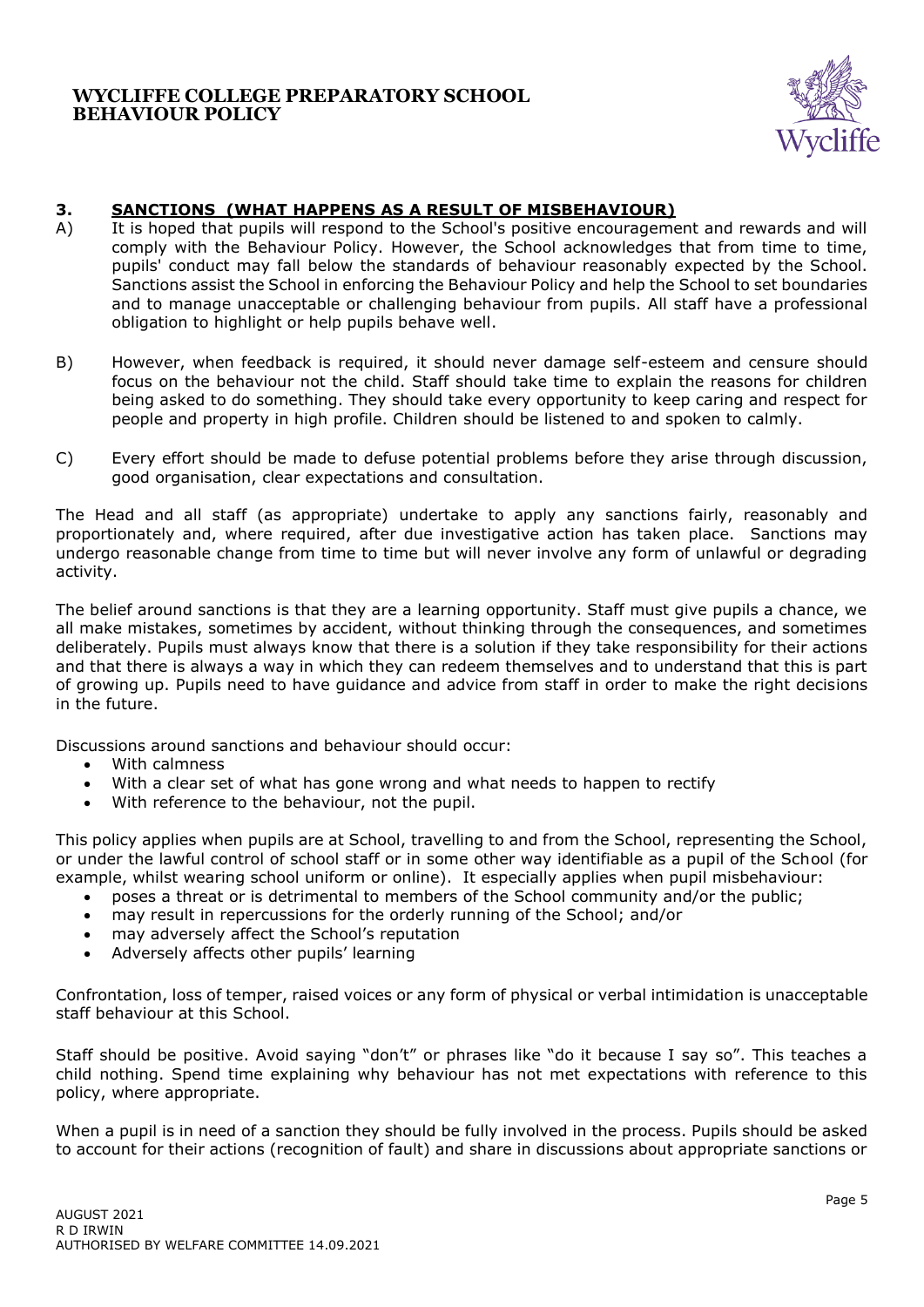

ways forward so that they recognise the need to change their behaviour accordingly. In this way they should learn from their mistakes and will not feel resentful or feel unjustly treated.

#### Safeguarding and Pastoral Considerations:

In applying sanctions, especially those with serious consequences, we undertake to take reasonable steps to avoid placing children with SEND or a particular vulnerability (including any religious requirements or certain medical conditions affecting the pupil) at a particular disadvantage compared to other children, in accordance with the School's obligations under the Equality Act 2010.

All staff are responsible for considering whether any misbehaviour gives cause to suspect that a pupil is suffering, or is likely to suffer, significant harm. If such suspicions exist, staff must follow the School's Safeguarding and Child Protection Policy. The School will also consider whether continuing disruptive behaviour might be the result of unmet needs, whether educational or otherwise. At this point, the School will consider whether support systems are needed to be put in place and whether liaising with external agencies is necessary and appropriate.

#### Recording incidents

The School has a confidential central register of all sanctions imposed for misbehaviour. The entries on this register include:

- the pupil's name and year group,
- the nature and date of the offence,
- the tier given to the offence.
- and MOST IMPORTANTLY the sanction and if there is any other member of staff who needs to follow up.

It should be noted that recording an incident on the register is known as the 'Tier' and the sanction is what occurs as a result of the misbehaviour. *When sanctions are being added on to iSAMS, only the pupil receiving the sanction should be named unless naming other pupils is necessary.*

#### Sanctions for misbehaviour:

#### EYFS

If a serious incident occurs in the EYFS setting, the member of staff in charge must record it in the relevant Nursery or Reception Incident Record book. The Head of EYFS or the Nursery Class Teacher and other members of staff who care for that child must be informed. The incident must be explained to parents either by telephone as soon as practicable following the incident or when they collect their child, and they must be asked to countersign a copy of the account recorded in the Incident book. The Head of Pre-Prep or Senior Deputy Head may be involved, depending upon the seriousness of the incident.

## **Key Stage 1, Middle Prep and Upper Prep**

The School works to a clear 1, 2, 3 sanction system. Two warnings and then a sanction of appropriate level. The type of phrasing to be used: 'xxx please stop shouting out as it is disturbing other people's learning', 'xxx I have asked you to stop shouting out, you are stopping other pupils learning', 'You have continued shouting out and so you will now stay behind at the end of the lesson/report to the catch up room at break time/report to me at breaktime. If your behaviour continues to disturb the learning in the classroom, I shall ask you to spend the rest of the lesson somewhere else.' Whilst we follow this, staff can use their professional judgement to immediately sanction if they consider it necessary.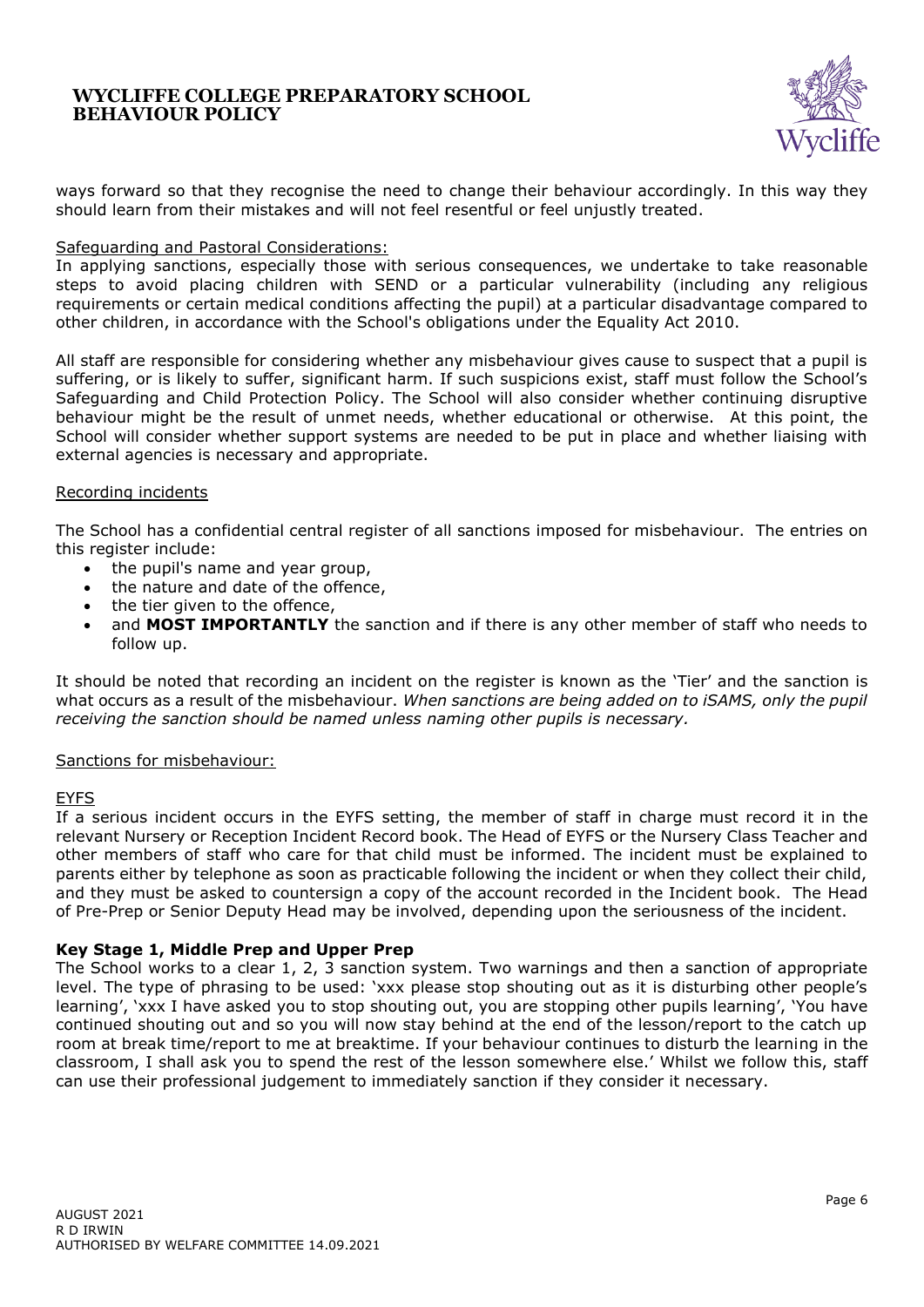

## *Tier 1 offences – (the list below is indicative)*

A Tier 1 should only be given after issuing a warning of what the pupils is doing wrong, why it is wrong and what they can do to put it right.

A Tier 1 Record will result in the debit of 1 point. A Tier 1 Record is to be given for such offences as:

#### *In Lessons*

- being late for lesson three times without good cause (having ascertained the reason for lateness)
- arriving at lessons without the required equipment for at least three lessons
- being off task
- interrupting or calling out
- ignoring instructions
- throwing items during a classroom
- chewing or eating during lessons
- Any low-level behaviour which disturbs or is likely to disturb the learning of others
- making silly noises during lessons
- not completing sufficient work during a lesson in relation to individual ability
- failing to show respect for school staff, classmates and/or the classroom (including school and others' property)
- demonstrating a deliberate lack of empathy for others in the classroom
- failing to do prep (without valid reason)
- not completing prep to a satisfactory standard in relation to ability

#### *In Tutor Time*

- leaving lockers untidy
- forgetting reading material for tutor time
- failing to show respect for the tutor, classmates and/or the classroom
- demonstrating a deliberate lack of empathy for others

#### *Around the School*

- dropping litter
- leaving belongings in the wrong place
- running in parts of the school where walking is required for safety reasons
- talking in assembly
- demonstrating a deliberate lack of empathy for others
- failing to wear uniform or sports kit correctly

#### *Tier 2 offences - (the list below is indicative)*

A Tier 2 Record will result in the debit of 5 points. A Tier 2 Record is to be given for such offences as:

- Persistent incidents of any Tier 1 Reports with the same teacher
- Rudeness to any member of staff (including answering back)
- Inappropriate remarks to other pupils
- Questioning the authority of the adult in charge
- Going out of bounds
- Breaches of specific classroom behaviours e.g. Science, IT, Games and Art
- Inappropriate use of physical force when handling a social situation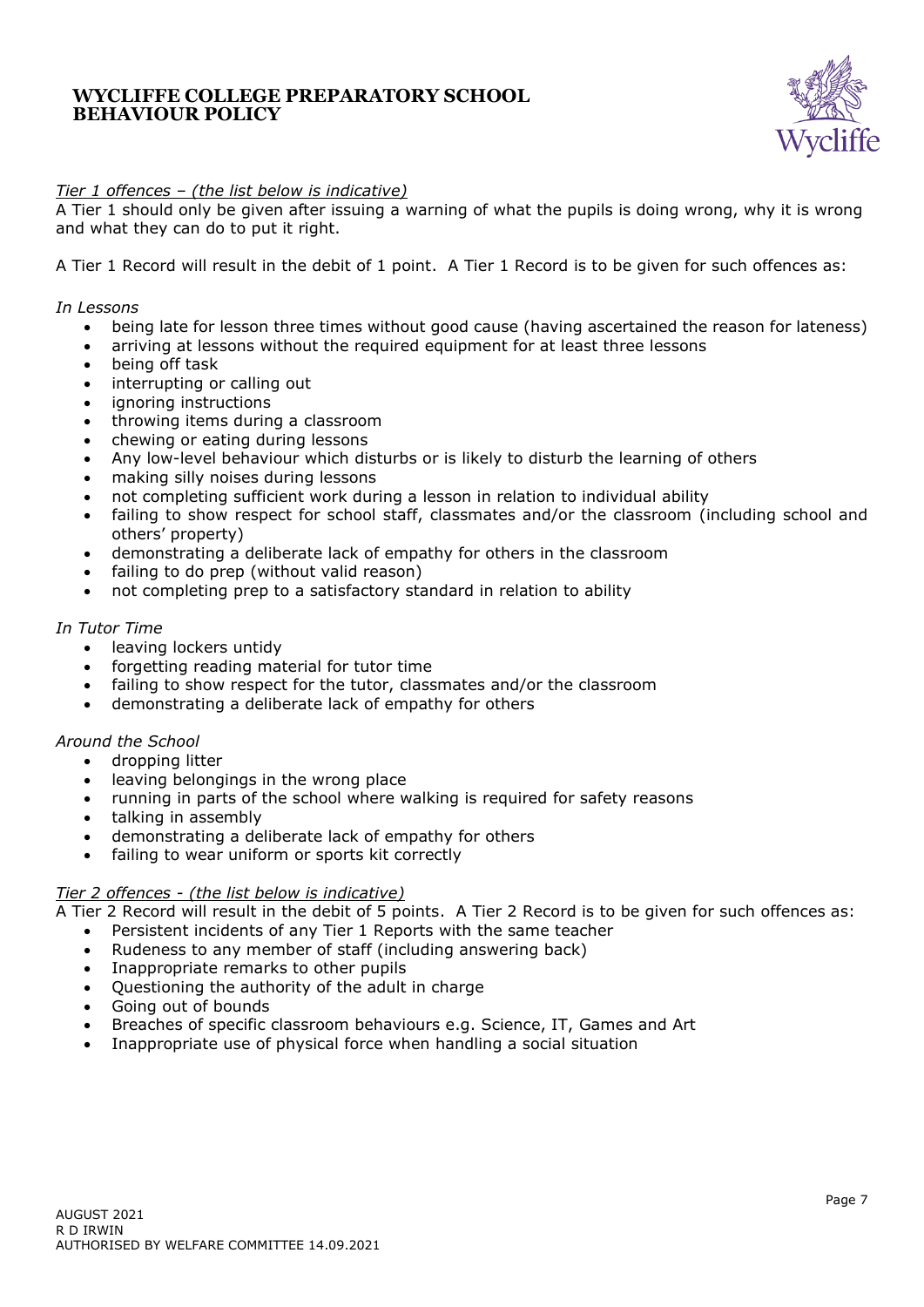

## *Tier 3 offences - (the list below is indicative)*

- A Tier 3 Record will result in the debit of 10 points. A Tier 3 Record is to be given for such offences as:
	- Verbal or physical unkindness such as:
		- o Harmful or offensive name calling of other pupils
		- $\circ$  Using an inappropriate level of physical or emotional coercion of other pupils
		- o Any form of bullying or racial or other forms of discrimination
		- Using foul and/or abusive language or behaviour
	- Persistent disobedience
	- Significant rudeness to an adult or where clear instructions are not followed to the danger of self, staff or others.
	- Behaving inappropriately when representing the school
	- Damaging school property or another pupil's property
	- Lying

Pupils with a Tier 3 Record may be placed on a Restricted Programme which involves a pupil being removed from spending break and lunch time with their peers, and instead being supervised by a member of the Pastoral Team. The length of the Restricted Programme will be decided by the Pastoral Team based upon the circumstances of the Tier 3 Record and more generally. The option for a pupil on a Restricted Programme to be withdrawn from representing the School or participating in a trip during this time may also be considered, at the discretion of the Head.

Pupils may also be placed on a Behaviour Report, which is designed to focus the learner on specific aspects of their attitude in school. This can take place as and when necessary, or at agreed times as stated in Appendix 2, and will be managed and monitored by the relevant Tutor and Pastoral Leader and reported back to parents regularly.

Behaviour contracts are used before Residential Trips and shared with parents and pupils with agreed behaviour expectations and a defined sanction process.

#### Time Out

The Head, or in her absence, the Senior Deputy Head, may internally exclude a pupil for between 24 hours and one school week for indiscipline where time out could prove an effective strategy, or for less serious offences, where repeated punishment has proved ineffective. Time out will involve the pupil being supervised within school.

#### Temporary (Fixed Term) Exclusion (also referred to as a Suspension)

The Head, or in her absence, the Senior Deputy Head, may temporarily exclude a pupil for between 24 hours and one school week for very serious indiscipline, or for less serious offences, where repeated punishment has proved ineffective. This will involve the pupil being excluded away from school.

Within the Pre-Prep department, the decision to temporarily exclude a pupil will be taken by the Head, or in her absence, the Senior Deputy Head. The Head of Pre-Prep will inform the Head of very serious indiscipline, persistent misbehaviour or where repeated sanctions for a pupil have proved ineffective.

#### Permanent Exclusion

If temporary exclusion is ineffective, if there is repeated misbehaviour that has not responded to other methods of discipline, or in a one-off case of an exceptionally serious offence, it may be necessary for the School to exclude the pupil on a permanent basis.

The Head of the College will always be consulted on any temporary (fixed term) or permanent exclusions that occur. An investigation will take place and the pupil and their parents will be asked to attend a meeting with the Head when permanent exclusion is being considered.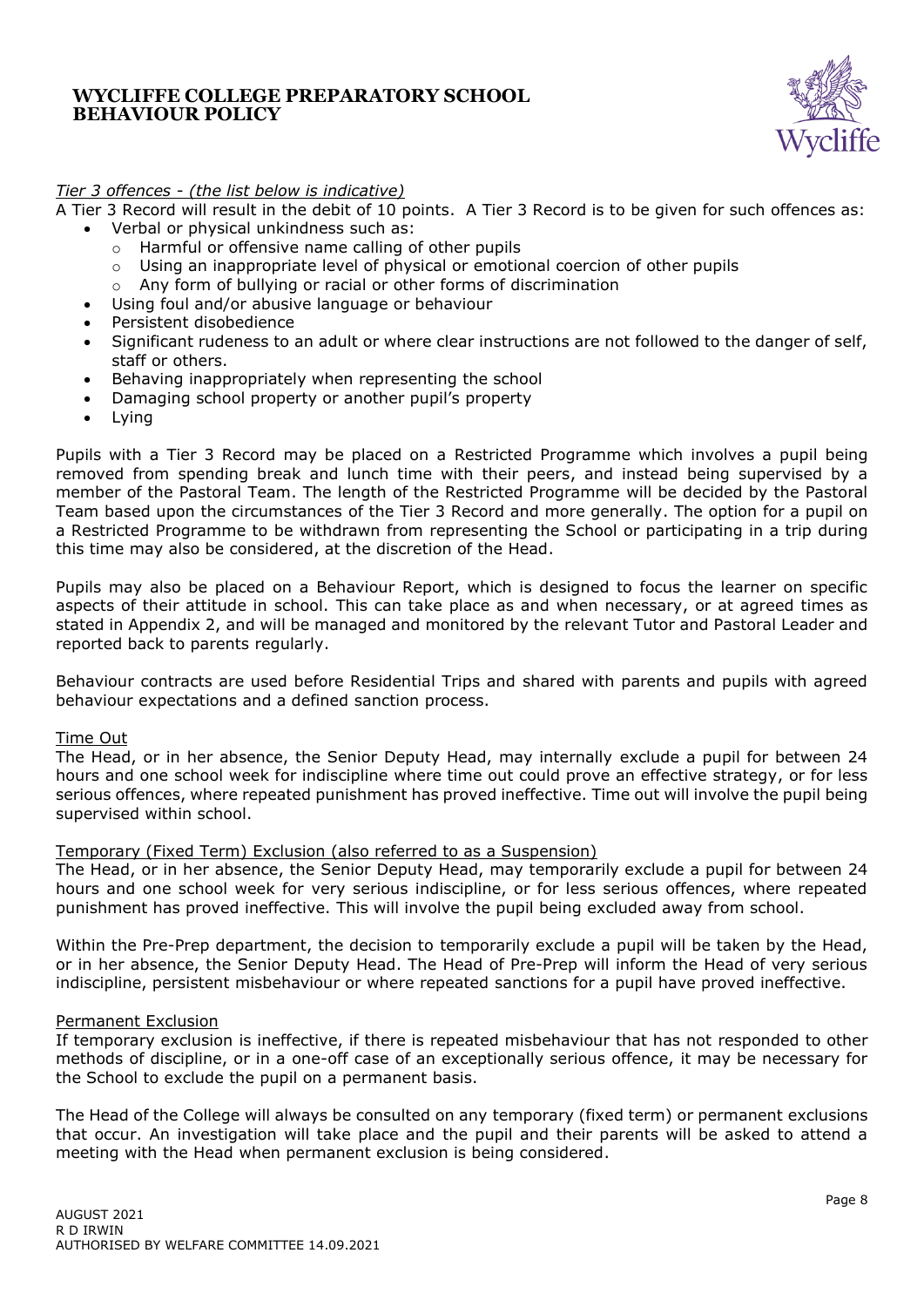

Following the meeting, the Head will consider the allegation(s) and the evidence and will make a decision on whether to permanently exclude the pupil, usually within 24 hours. The decision will be communicated in writing, notifying parents of the right to request a Trustees' Review. The procedure for a Trustees' Review is set out at Appendix 4 of the Behaviour Policy for the Senior School.

The Head keeps a written record of all pupil exclusions (fixed term and permanent).

A non-exhaustive list of the sorts of behaviour that could merit temporary or permanent exclusion from the Preparatory School includes the following, regardless of whether they took place within school or outside school grounds, online or school time:

- Persistent disruptive behaviour
- Peer on peer abuse including online
- Bullying
- Physical assault/threatening behaviour
- Fighting
- Sexual harassment
- Racist or sexist abuse
- Drug abuse
- Alcohol abuse
- Theft
- Sexual misconduct including sexting
- Damage to property
- Contravention of the School's E-Safety Policy, ICT or Acceptable Use Policy
- Contravention of a Behaviour Contract
- Behaviour which brings the School into disrepute
- Behaviour which in the Head's reasonable opinion leads them to believe that removal of the pupil from the School is in the best interest of the School or of the pupil
- Malicious or deliberately invented allegations of abuse against a member of staff

Parents and guardians who accept a place for their child at the School undertake to uphold the School's policies and regulations, including this Policy, when they sign the Parent Contract. The School values a close relationship with parents and encourages parents to work in partnership with the School to assist in maintaining high standards of behaviour both inside and outside of School. In particular, the School expects parents to support the School's values in matters such as attendance and punctuality, behaviour, uniform/dress and appearance, standards of academic work, extracurricular activities and homework/private study.

The School welcomes feedback from parents on the effectiveness of its behaviour management measures and is always happy to consider suggestions from parents and hope that parents find the School responsive and open-minded.

At all points of pupil transition, the School works closely with the next education provider, whether that is another department within the Prep School, the Senior School, or a different school. Information is provided to support the pupil's academic and emotional transition effectively and any concerns about the pupil or positive attributes they display are shared.

#### **Required Removal**

The Head may require the removal of a pupil (as opposed to Permanent Exclusion) when there is a breakdown of the relationship between the School and the parents and/or the pupil. Only the Head has the authority to require the removal of a pupil.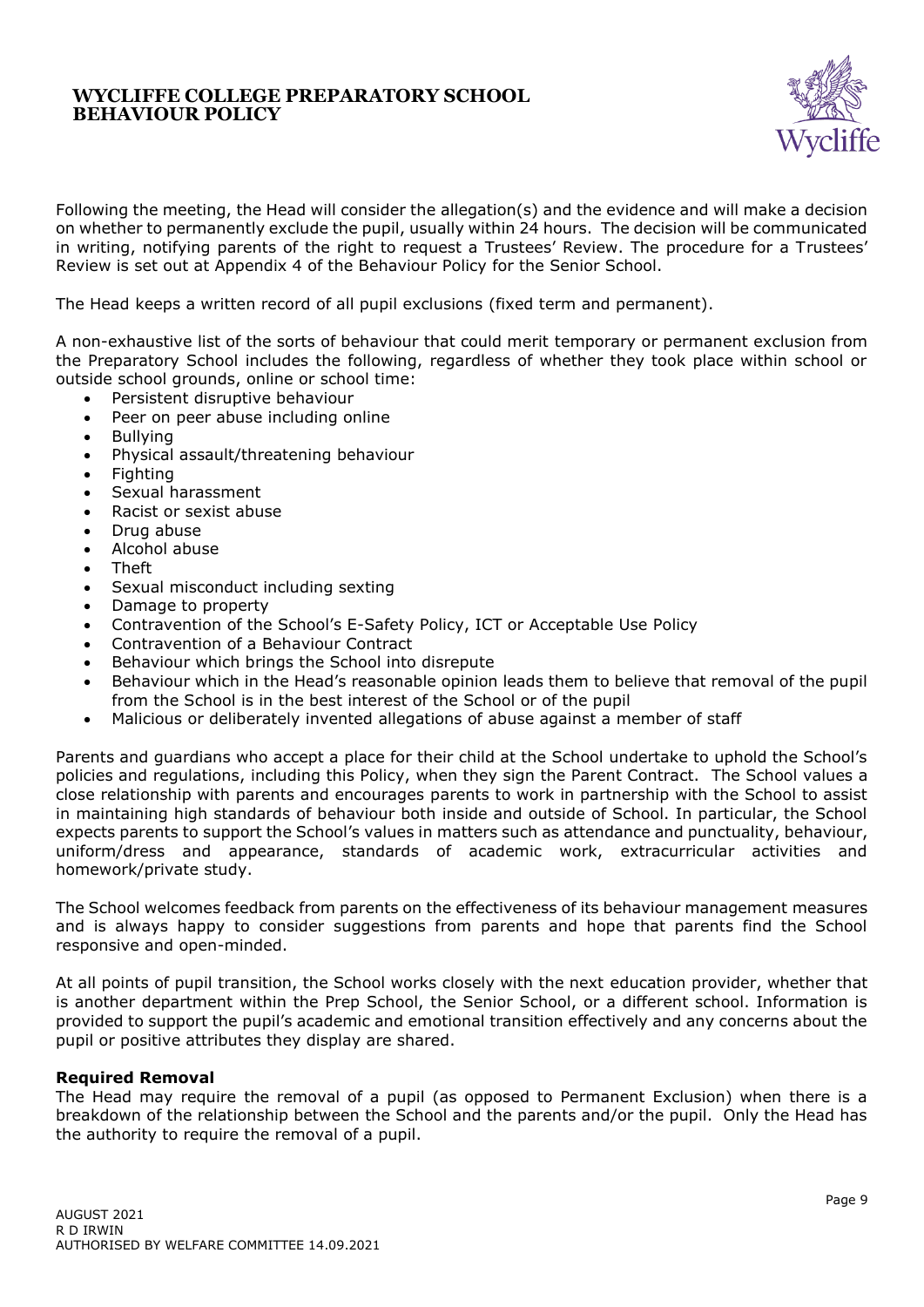

The main situations which may result in removal are:

- a breakdown of trust between the School and the parents. This may manifest itself in a number of ways, including:
	- (i) parents not supporting the School's sanction structures;
	- (ii) vexatious or persistent behaviour, such as parents repeatedly bringing unsubstantiated complaints or the same complaint being raised after it has been considered at all three stages of the School's complaints procedure;
	- (iii) abusive behaviour by parents to School staff, pupils or other parents (including as a spectator at school fixtures).
- a breakdown of trust between the School and pupil. This may manifest itself in a number of ways, including:
	- (i) persistent misconduct such as unauthorised absence from School;
	- (ii) when a pupil has brought a malicious or deliberately invented allegation against a member of staff or another pupil and where there are reasonable grounds that this may happen again in the future;
	- (iii) when a pupil's progress is unsatisfactory; and
- other circumstances where the Head (after appropriate consultation) is satisfied that parents' behaviour or conduct is unreasonable; and/or adversely affects (or is likely to adversely affect) their child's or other children's progress at the School, or the wellbeing of School staff; and or brings (or is likely to bring) the School into disrepute; and/or is not in accordance with parents' obligations under the Parent Contract.

The Head may require that parents remove their child from the School for serious breaches of the School's discipline or for behaviour which the Head considers falls short of behaviour resulting in exclusion. A required removal in these circumstances is at the sole discretion of the Head. Parents will usually be consulted.

Equality: The School will make reasonable adjustments for managing behaviour which is related to a pupil's disability. Where exclusion or required removal is considered, the School will ensure that a disabled pupil is able to present his/her case fully where his or her disability might hinder this. Any religious requirements, vulnerabilities or special educational needs affecting the pupil will also be considered.

#### Allegations against staff or pupils

The School takes its responsibilities for safeguarding extremely seriously. Should a child make an allegation of improper behaviour or unprofessional conduct against a member of staff, it would be treated with the utmost seriousness and investigated in accordance with the procedures set out in the appropriate School policies and procedures, in particular the School's Safeguarding and Child Protection Policy. The School will consider the needs and wishes of the pupil who made the allegation as appropriate, and of any others whose involvement is required.

Parents will always be kept informed of any allegations made as soon as possible in accordance with the School's Safeguarding and Child Protection Policy. Parents will also be informed about the progress of the School and any third party investigations and of the outcome of the matter, as soon as practicable.

If an allegation were made and subsequently found to be unfounded, the pupil would be counselled and supported within school and an outside agency might be approached if the pupil were found to need ongoing emotional or behavioural support. Disciplinary sanctions may be appropriate where the allegation was found to be maliciously or falsely made and the School reserves its right to treat such allegations as serious misbehaviour by the pupil. Pupils should be aware that malicious or deliberately invented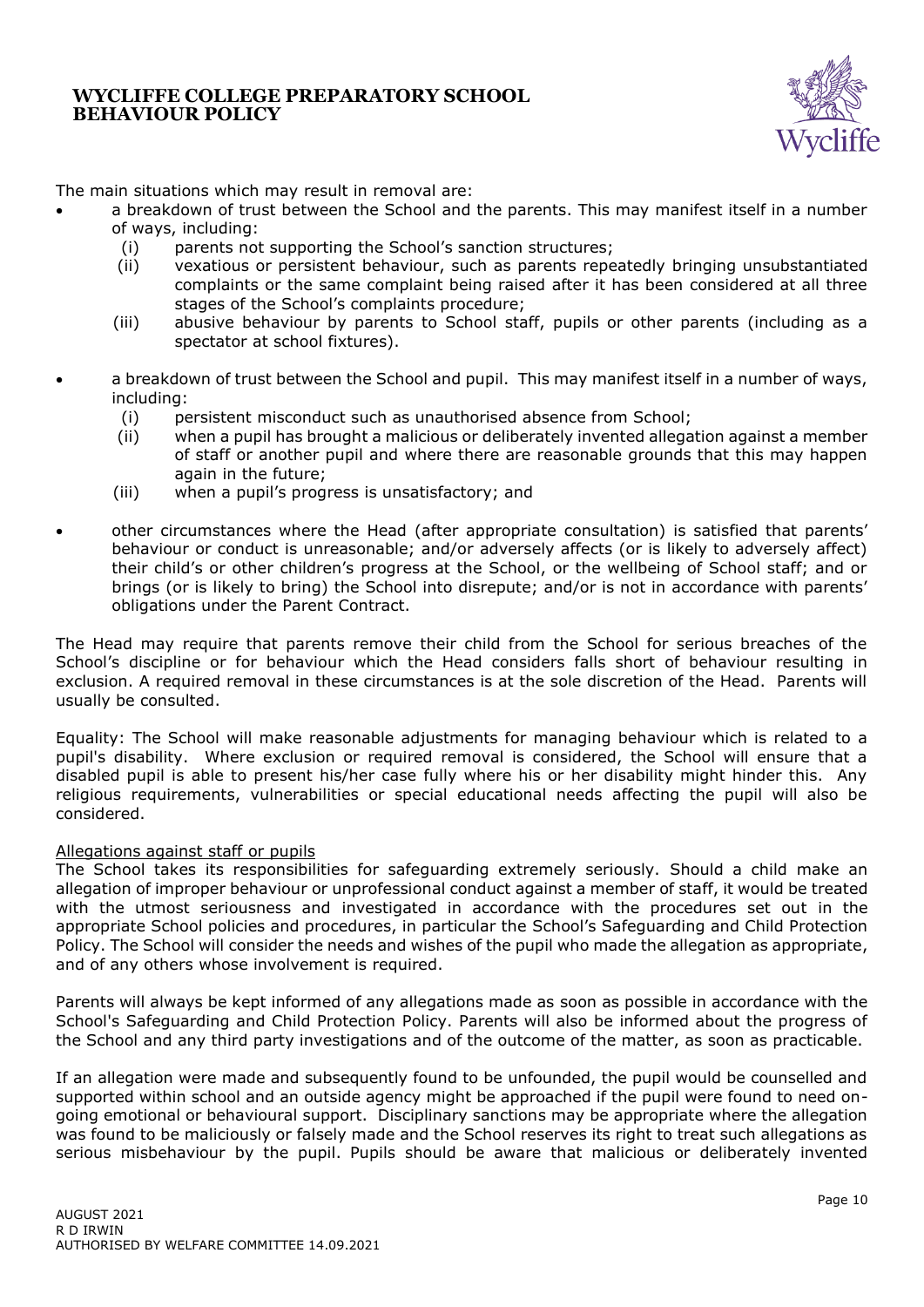

allegations of abuse against staff (or indeed other pupils) may result in the fixed term or permanent exclusion of the accuser, from the School, and that incidents may also be referred to the Police, where appropriate to do so.

Parents will also be made aware of the requirement to maintain confidentiality about any allegations made against staff whilst the investigation is ongoing in accordance with section 141F of the Education Act 2002.

#### Use of Reasonable Force

Physical intervention should only be used to manage a child's behaviour if it is necessary to prevent a pupil from doing, or continuing to do, any of the following (1) committing an offence, (2) causing personal injury to any person (including the child themselves), (3) causing serious damage to property of any person (including the child themselves), (4) prejudicing the maintenance of good order and discipline at the School or (5) in what would reasonably be regarded as exceptional circumstances. Like all schools, we reserve the right for our staff to use reasonable force to control or restrain a pupil in these specific circumstances.

The Education and Inspections Act 2006 enables school staff to use "*such force as is reasonable in the circumstances to prevent a pupil from doing or continuing to do*" any of the actions which could endanger them or others including those listed above.

The decision on whether or not to physically intervene is down to the professional judgement of the staff member concerned and any force used must be reasonable and proportionate to the circumstances and seriousness of the behaviour, and must take into account any disability, SEN or medical condition that the pupil may have.

Key Staff are trained in the circumstances in which reasonable minimum force may be used, both as part of their induction and regular refresher training on managing pupil behaviour and all staff are aware that corporal punishment of pupils is strictly prohibited. In particular, staff are advised to use their voices first and to use the minimum force necessary to restrain a child for the shortest possible period of time. The use of force can include either passive contact (such as standing between pupils or blocking a path) or active contact (such as leading a pupil by the arm away from the situation). Members of staff including non-teaching staff, may use reasonable force at any time on or off the school premises when they have lawful charge of the pupil elsewhere (e.g. on a field trip or other authorised out of school activity).

Staff training specifically deals with the factors that must be considered in reaching a judgement as to whether the use of physical restraint is appropriate which includes:

- The seriousness of the incident, assessed by the effect of the injury, damage or disorder that is likely to result if force is not used
- The chances of achieving the desired result by other means
- The relative risks associated with physical intervention compared with using other strategies.

The use of 'reasonable force' means using "no more force than needed" and will depend on the circumstances of the case and the following must be taken into account:

- The use of force is regarded as 'reasonable' only if all the particular circumstances warrant it otherwise it is unlawful; therefore, physical force must not be used to prevent a trivial misdemeanour or in a situation that could clearly be resolved without it.
- The degree of force must be in proportion to the circumstances of the incident and the seriousness of the behaviour (or the consequences it is intended to prevent); it should always be the minimum needed to achieve the desired result.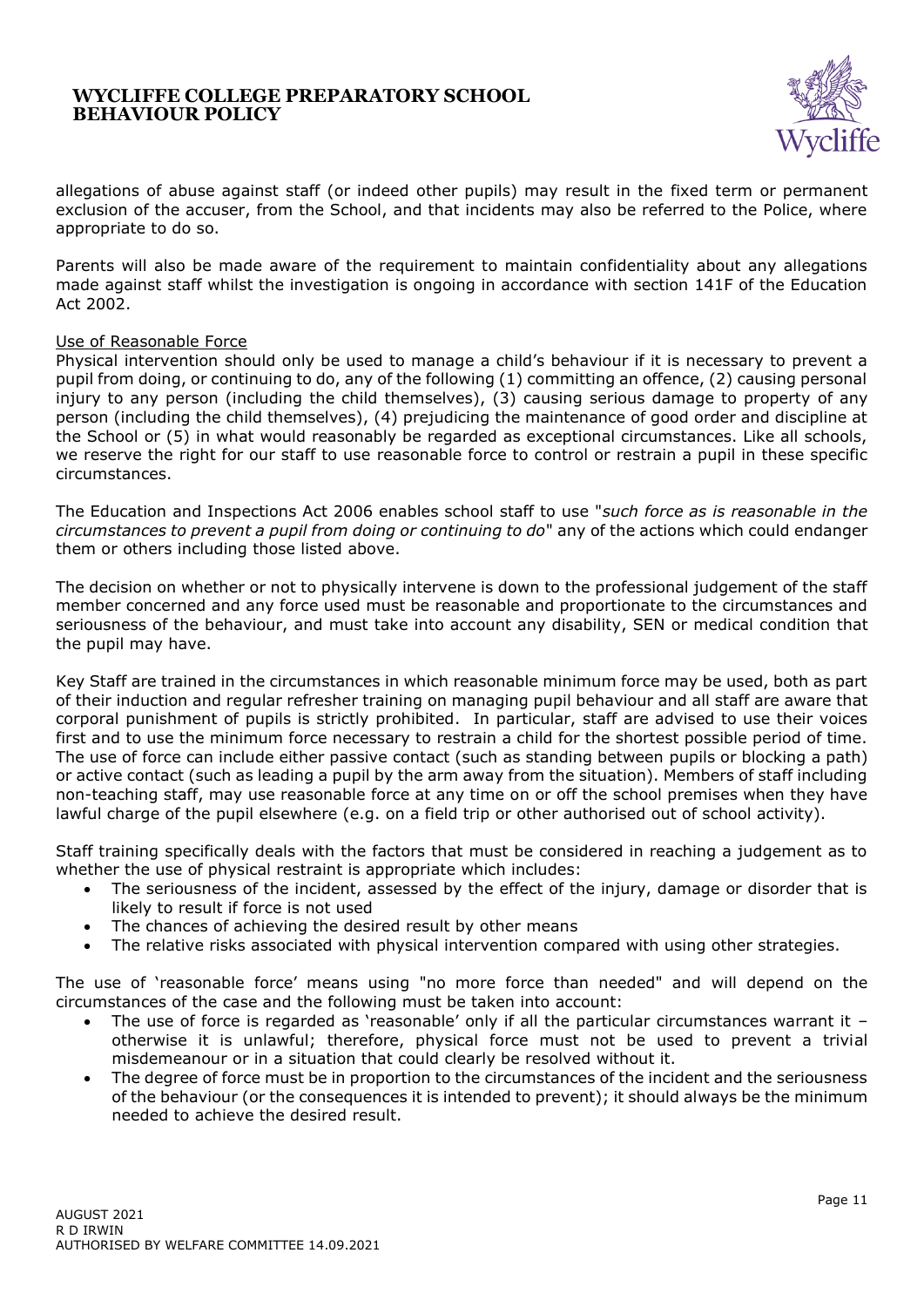

The Department for Education (DfE) has published guidance for schools on the use of reasonable force which can be found on gov.uk.

## **Corporal punishment of pupils is strictly prohibited**

Reasonable adjustments in accordance with the School's duty under the Equality Act 2010 will be made for managing misbehaviour when behaviour relates to any learning difficulty, special educational needs or disability of a pupil. The School will carefully consider the risks in order to recognise the additional vulnerability of these pupils.

Every member of staff will inform the Senior Deputy Head, immediately after s/he has needed to restrain a pupil physically. The Senior Deputy Head will always inform a parent when it has been necessary to use physical restraint and invite them to the School, so that we can, if necessary, agree a contract for managing that individual pupil's behaviour. Parents of pupils in the EYFS will be informed the same day or as soon as reasonably practicable.

The School will record all instances where physical intervention has been used by a member of staff. The record should include:

- the name(s) of the pupil(s) involved
- when and where the incident took place
- the names of any pupils or staff who witnessed the incident
- the reason that the teacher believed physical force to be necessary
- how the incident began and progressed, including details of:
	- $\circ$  the pupil's behaviour and what was said by each of the parties
	- o the steps taken to calm/defuse the situation
	- $\circ$  the degree of force/physical contact, how it happened and for how long
	- o the pupil's response and the outcome of the incident
	- $\circ$  details of any injury suffered by the pupil, another pupil or member of staff
	- o details of damage to property.

#### Searching Pupils and/or their Possessions

The School may carry out searches of pupils and/or their possessions. $1$  Only the Head and authorised members of staff may conduct a search of a pupil and/or their possessions. The School does not conduct intimate searches and only outer clothing (for example, coats, hats, shoes, boots, gloves and scarves) will be required to be removed but a pupil will first be given the opportunity to 'empty their pockets' and to disclose anything that they should not have in school.

The consent of the pupil will usually be obtained before conducting a search unless the Head (or authorised member of staff) reasonably suspects that the pupil has in his/her possession an item that has been, or is likely to be, used to commit an offence or cause personal injury/damage to the property of any person (including the pupil being searched), or the pupil has, or is reasonably suspected to have in his possession any of the following prohibited items:

- Knives;
- Weapons;
- Alcohol;
- Illegal drugs;
- Stolen goods;
- Tobacco, cigarettes, or cigarette papers;
- Fireworks;

<sup>&</sup>lt;sup>1</sup> in accordance with sections 550ZA - 550ZC of the Education Act 1996 and the Department for Education's guidance "Screening, Searching and Confiscation".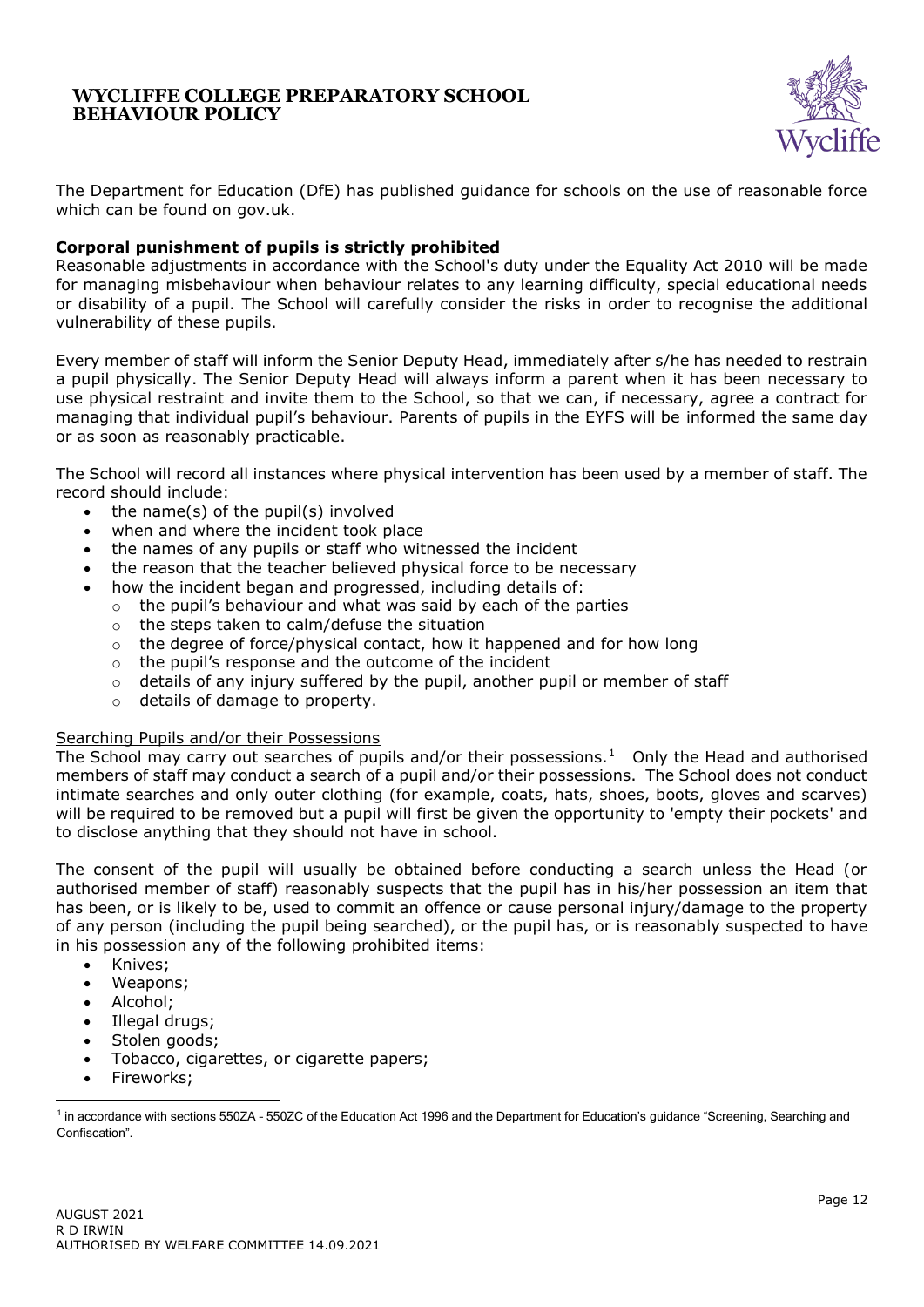

- Pornography or offensive images (including nudes or semi-nudes of a pupil or another child);
- Any article that has been or is likely to be used to commit an offence, cause personal injury or damage to property;
- Any item banned by the School Rules (including electronic devices); and
- Any other prohibited items as permitted by law.

Failure to consent to a search will amount to a Tier 3 offence under this Policy.

All personal searches will be conducted by a member of staff of the same gender as the pupil and in the presence of another member of staff save as for where the member of staff reasonably believes that there is a risk of serious harm to any person (including the pupil being searched) if the search is not carried out immediately, or where it is not reasonably practicable to summon another member of staff. A search may be conducted on or off school premises where the pupil is in the lawful control of the School.

Parents will be informed of any search conducted of their child and/or their child's possessions after the event, particularly where alcohol, illegal drugs, or potentially harmful items or substances have been found as a result of the search. The School is not required to obtain the prior consent of a pupil's parent/s before undertaking a search. The School will keep records of all searches carried out, including the results of the search, and any follow up action taken.

The School will always consider the age of the child to be searched and any SEND or vulnerabilities the child may have before conducting a search to decide whether any additional precautions and/or adjustments are needed before undertaking the search in accordance with the School's Safeguarding and Child Protection Policy.

#### Confiscation

A member of staff carrying out a search may seize any item that they have reasonable grounds for suspecting is a prohibited item or may be evidence in relation to an offence.

Where a search identifies alcohol, tobacco or cigarettes, or fireworks they may be retained or disposed of by the member of staff but will not be returned to the pupil.

Controlled drugs will be delivered to the Police as soon as reasonably practicable but may be disposed of if the member of staff considers there is good reason to do so. Substances that are not believed to be controlled drugs however, but that are believed to be harmful or detrimental to good order or discipline, may be confiscated by a member of staff. If the School is uncertain as to the legal status of a substance it will be treated as if it is controlled.

In respect of weapons, or items that are believed to be evidence of an offence, these will be passed to the Police as soon as possible. Stolen items will also be delivered to the Police, but may instead be returned to the rightful owner, if there is good reason to do so.

Where a search identifies an item banned under the School Rules, the member of staff conducting the search should take into account all relevant circumstances and use their professional judgement to determine whether the item should be returned to its owner, retained by the School or disposed of.

#### Electronic Devices

Where a search finds an electronic device that is prohibited by the School Rules, or where the member of staff undertaking the search reasonably suspects that the electronic device has been, or is likely to be, used to commit an offence or cause personal injury or damage to property, the School may examine relevant data or files on the device, where there is good reason to do so. Examples of where a 'good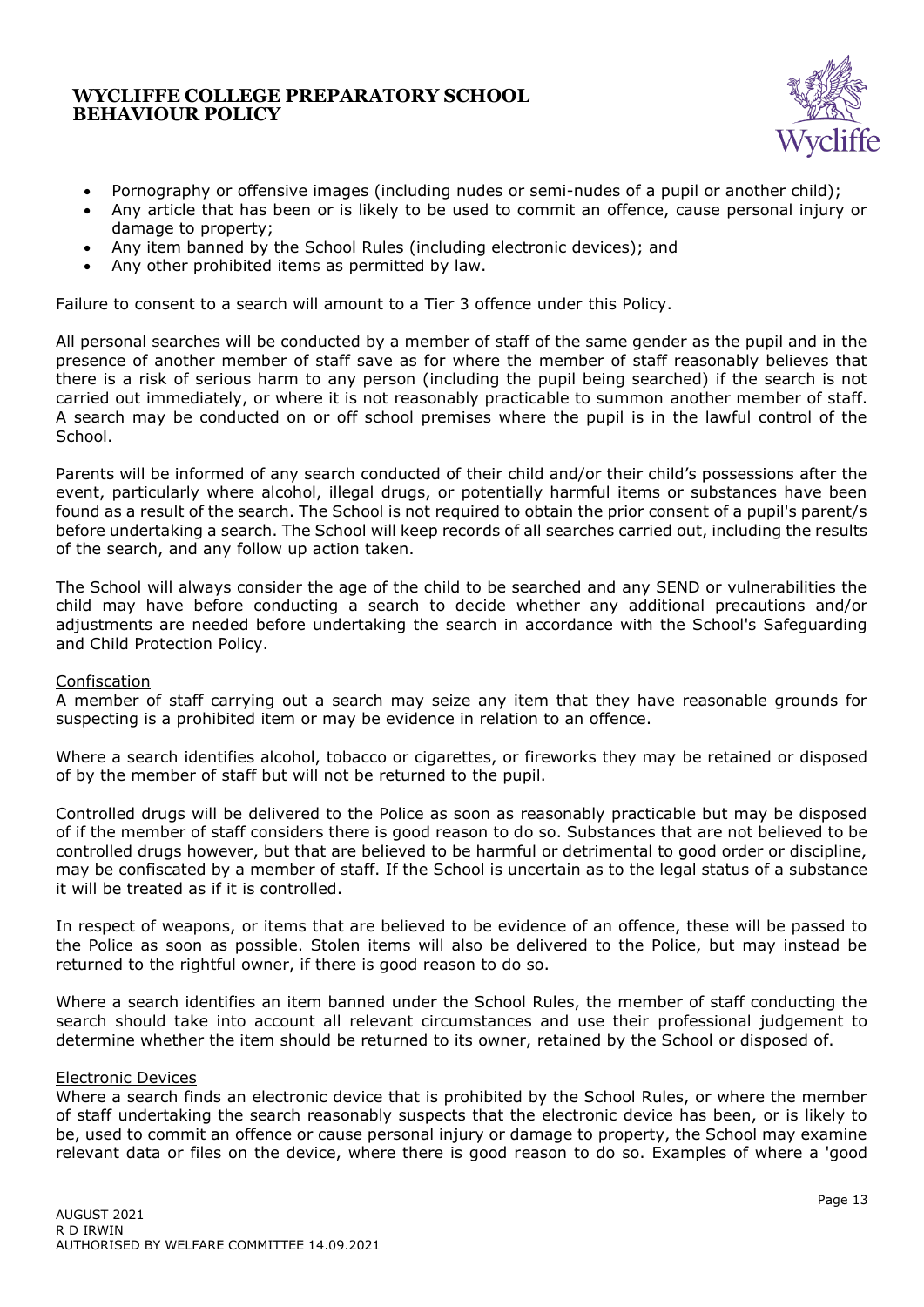

reason' may arise include where the member of staff reasonably suspects that the data or files on the device has been, or could be, used to cause harm, to disrupt teaching or breach the Behaviour Policy. Parental consent to search through electronic devices in these circumstances is not required.

The School may also erase any data or files from the device if the School considers there to be good reason to do so, unless there are reasonable grounds to suspect that the device may contain evidence in relation to a criminal offence, in which case the files should not be deleted and the device must be given to the Police without delay.

If, following a search, the member of staff determines that the device does not contain any evidence in relation to an offence, the School can decide whether it is appropriate to delete any files or data from the device, and may retain the device as evidence of a breach of this Behaviour Policy, and may punish the pupil accordingly.

Any decision to search an electronic device should comply with the School's Safeguarding and Child Protection Policy. In the event that the search highlights a safeguarding concern in respect of any pupil, the School will follow the procedures set out in the School's Safeguarding and Child Protection Policy.

#### **Complaints**

The School hopes that parents will not feel the need to complain about the operation of its Behaviour Policy and that any difficulty can be sensitively and efficiently handled before it reaches that stage. The School's Complaints Policy applies equally to EYFS and have been drafted to meet the specific requirements for EYFS pupils. The School will send parents copies of the Behaviour Policy on request. We undertake to investigate all complaints fairly and to notify you of the outcome of investigation within 28 days. We maintain records of complaints for as long as required and in line with our Complaints Policy and Privacy Notice.

#### Unexplained absences

The School recognises that a child missing from education, particularly on repeat occasions, is a potential indicator of abuse or neglect. Where there is an unexplained absence the School will telephone the pupil's home on the first day of an unexplained absence to determine the pupil's whereabouts in accordance with the School's Safeguarding and Child Protection Policy and Missing Pupil Policy.

Please note that it is the School's policy not to allow holiday to be taken during term time except in exceptional circumstances.

#### Involvement with pupils

Our experience shows that the ethos of and respect for the School is enhanced by listening to our pupils and by encouraging constructive suggestions from them, in assemblies, tutor time and via the School Councils which meet regularly.

#### Records

Records are kept of all major behavioural incidents and sanctions. Records are kept in the school office and in the boarding houses to facilitate monitoring and identification of any significant patterns and trends of misbehaviour within the School.

The School recognises that patterns of concerning, problematic or inappropriate behaviour among pupils may indicate that there are possible cultural issues within the School which may be enabling inappropriate behaviour to occur. When patterns are identified, the School will decide an appropriate course of action, which may include more staff training, incorporating further topics into pupils' learning, or amending this Policy.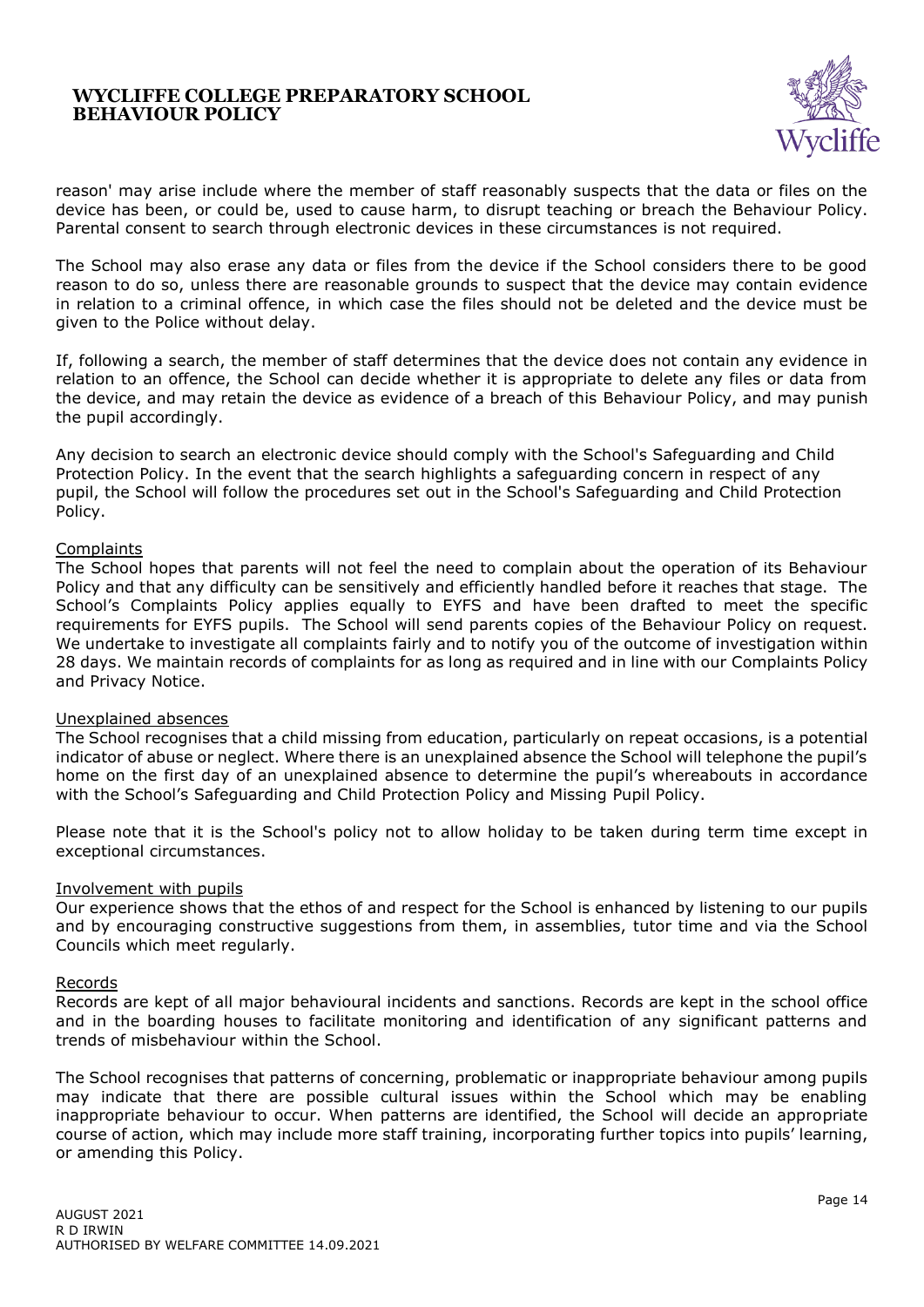

SMT is responsible for ensuring that all staff are meeting expectations.

This policy is reviewed annually by the Head following consultation with staff.

#### Related Policies

This Policy should be read alongside the following policies:

- Anti-bullying Policy
- Child-on-Child Abuse Policy
- Complaints Policy
- ICT & E-Safety Policy
- Relationships Education & Sex Education Policy
- Safeguarding and Child Protection Policy
- SEND Policy and SEND Policy (EYFS)
- Learning & Teaching Policies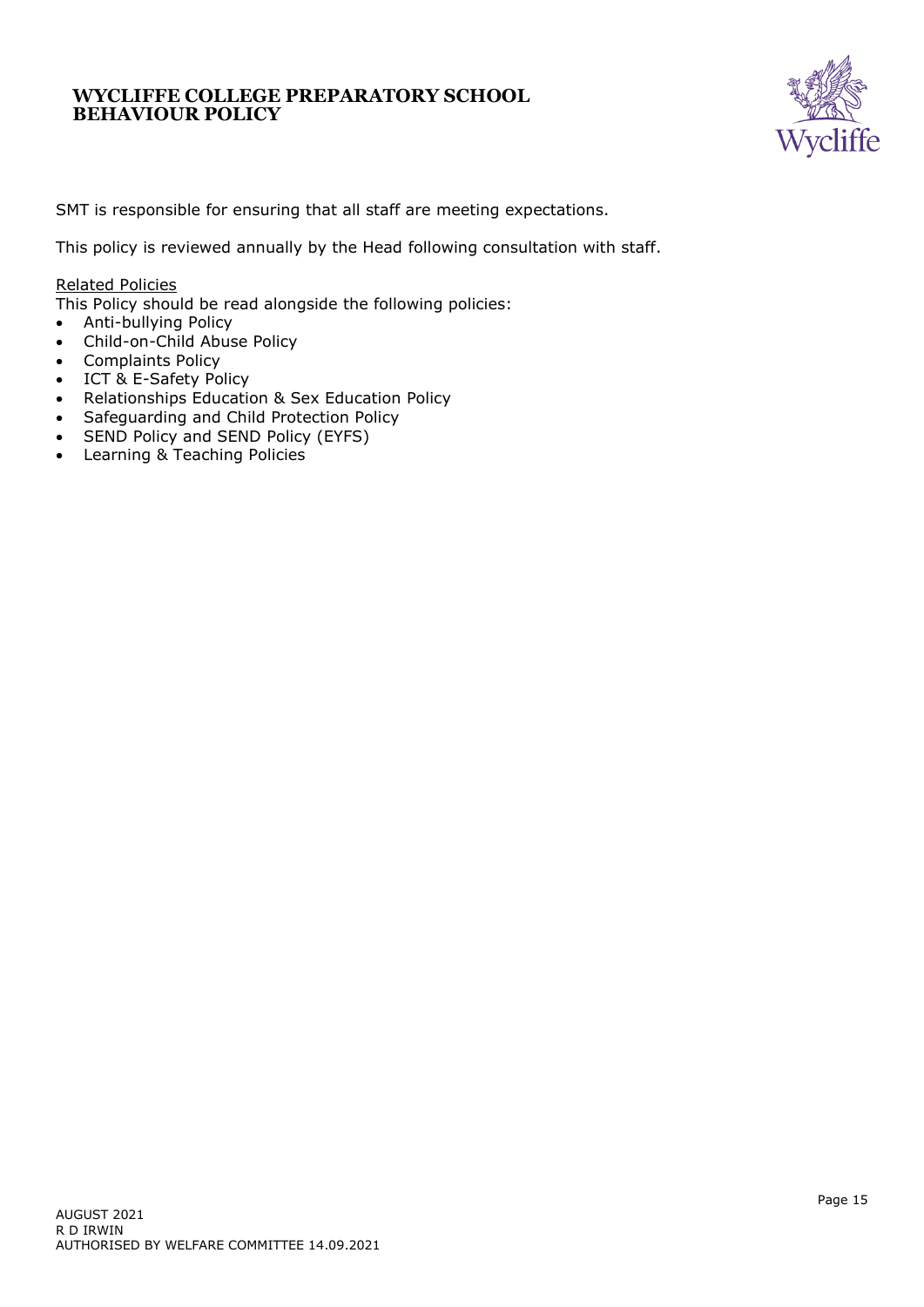

# **APPENDIX 1**

## **Behaviour for Learning**

At Wycliffe we try to make positive behaviour choices in and around school. If we consistently make positive choices, we generate good habits. These good habits build a culture of excellence.

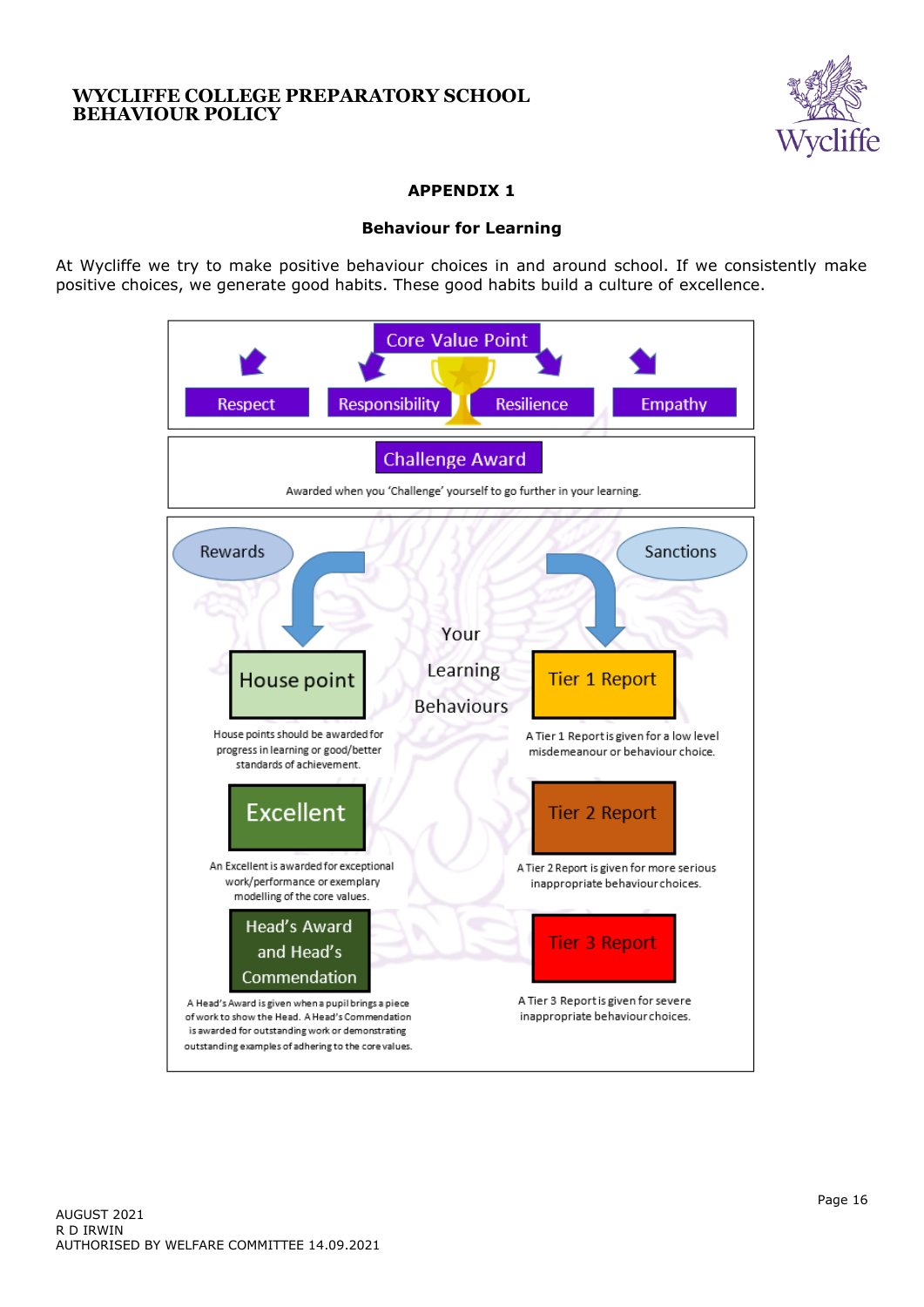

## **APPENDIX 2**

#### **Process of Behaviour Management**

#### **A Proactive Behaviour Management approach is the first step.**

Staff to be on time for lessons/sessions/Games/assemblies, with resources/books prepared as much as possible before the start of a lesson. Unstructured times such as waiting to go on matches/trips/outdoor lessons to all are to be thought through in advance.

Greet pupils as they enter a room, preferably from the door with a task ready to begin on desks/on board.

Routines to be strongly in place. Pupils should know where to put bags, coats and where to collect books, what the expectations are for exercise/textbooks, date, title etc., and how to be ready for the beginning of the lesson without being asked by teachers/coaches. Displaying your expectations in the classroom is advisable. Routines have to be taught and practised. Use the first week of any beginning of term to put this strongly in place.

Positive learning attributes to be clearly visible in the classroom.

Unacceptable behaviour is clearly outlined so that pupils know exactly what is expected of them.

Everyone is entitled to learn – if behaviour of one or more pupils is stopping anyone else learning, teachers/coaches have the authority to ask the pupil to leave the room and report to Director of Pastoral Care, Senior Deputy Heady, Deputy Head Academic, Head's office or the go to the Conservatory. This should only happen as a last resort and after the three warnings below and must be communicated to the appropriate members of staff to ensure the safety of the pupil concerned.

Expectations of behaviour to be clear – 1, 2 and 3rd time a sanction. **The term used in isolation 'You are going to receive a Tier 1' is no longer applicable and needs to be followed up with the sanction**. 'This is the third time I have asked you to stop/change this behaviour and so you will see me at the end of the lesson.' At this stage the sanction is given (or later if time is short) and the incident is recorded on isams as a Tier 1, 2 or 3 Record. Dependent on the level and type of behaviour, sanctions may include staying behind at the end of the lesson, going to the catch-up room, writing a letter of apology, detention etc. Please see the 'Managing Behaviour Process' below, and the additional sanctions list document for suggestions of suitable sanctions.

There are some pupils who find following behaviour rules challenging – the school stance is that we support and help these pupils and that the behaviour management system is adapted in order to give every opportunity for success. This may mean that SMT or the Head are involved more quickly or that there are individual behaviour expectations set for the pupil. **At no time is the disrupted learning of others to be acceptable or allowed.** 

#### **Playtimes/Lunchtimes**

The person on duty (including TAs and Graduate Assistants) has the authority to follow the behaviour management system and must do so.

If there is a pupil who is disrupting the enjoyable play of any other pupil the options are:

- Identifying that there is an issue and speaking to the group of pupils including the individual/group that this is not positive play
- Asking that pupil to stand next to you for 5 mins/10 mins
- Sending the pupil to stand outside the dining room door until the end of break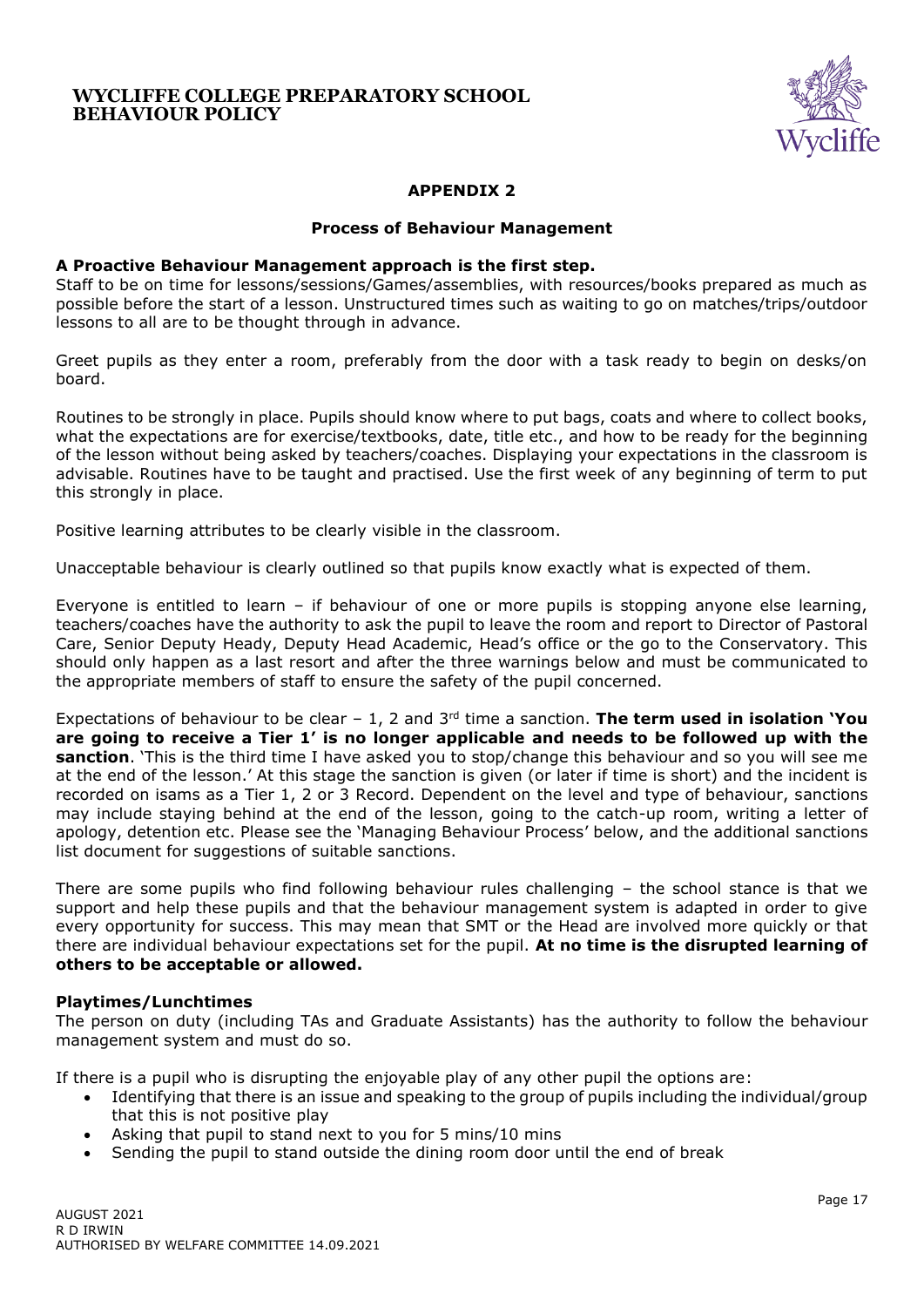

- Sending the pupil to Reception/Conservatory
- Record on iSAMS as appropriate so that Tutor is aware
- If you notice a pattern inform the pupil's Tutor

If a pupil finds breaktimes particularly challenging, a Behaviour Report with clear objectives can be used to help guide behaviour.

If there is any form of physical incident send the pupils to the Conservatory (separating the pupils as necessary – e.g. Conservatory and Reception), inform the Director of Pastoral Care, Senior Deputy Head, Deputy Head Academic or Head. Never send pupils back to class who have had any form of physical altercation. In Pre-Prep the incident should be brought to the attention of the Head of Pre-Prep.

## **Managing Behaviour – Process**

## **Tier 1 Record - Isolated Incident**

- Two warnings before a sanction is given
- **Teacher/TA/Coach** enters Tier 1 Record on to iSAMS
- Appropriate Sanction given

## **Tier 1 Record - Repetition of low-level disruption**

If you give the same pupil a sanction which falls under the Tier 1 records in three consecutive lessons/over a short period of time (e.g. 2 or 3 weeks) then:

- **Teacher/TA/Coach** writes an email to the parent or the boarding parent letting them know that you are working with their child as they have been finding it challenging staying on task in your class (for example), that there is no further action as yet, but it is important that they are aware.
- **Teacher/TA/Coach** enters Tier 1 Record on iSAMS
- **Teacher/TA/Coach** inform pupil's **Tutor**
- Meeting held with pupil, **Teacher/TA/Coach** and **Tutor**
- **Teacher/TA/Coach** books pupil in for detention
- The next step is moving to the Tier 2 Record

## **Tier 2 Record - Continued repetition of low-level disruption**

- **Teacher/TA/Coach** informs **Tutor** of continued low-level disruption as above.
- **Tutor** informs parents
- **Tutor** enters Tier 2 Record on iSAMS (approved by **Pastoral Leader**)
- **Tutor** books pupil in for detention
- If no change in behaviour, **Tutor** informs **Pastoral Leader**
- **Pastoral Leader** calls meeting with parents, **Tutor** and pupil. If a Boarder this can take place on Teams. Behaviour Report given to the pupil for 1 week with sign off from staff and parents daily (or house parents). Mentor identified for the Pupil – this could be the Tutor, Pastoral Leader/HoH, a member of SMT or another teacher the pupil has a positive relationship with whom the Tutor checks in with every day and who helps to guide and advise on strategies.
- If no change in behaviour, **Pastoral Leader** explores additional sanctions with **DoPC**, **Senior Deputy Head**, **Head** – these may include Restricted Programme/discussion around removal from school events/activities.
- Meeting held with pupil and parents with **Pastoral Leader** and **DoPC** or **Senior Deputy Head**
- If no change in behaviour, options at this stage include time out for 1 day, detention with **Head**, external behaviour management help, further discussion with **DoPC**, **Senior Deputy Head**, **Head** around removal from School event or activities, full Behaviour Report with clear objectives. At this stage finding the positives is ESSENTIAL
- The next step involves a pupil and parent meeting with the **Head** to discuss temporary (fixed term) exclusion and explore other behaviour management options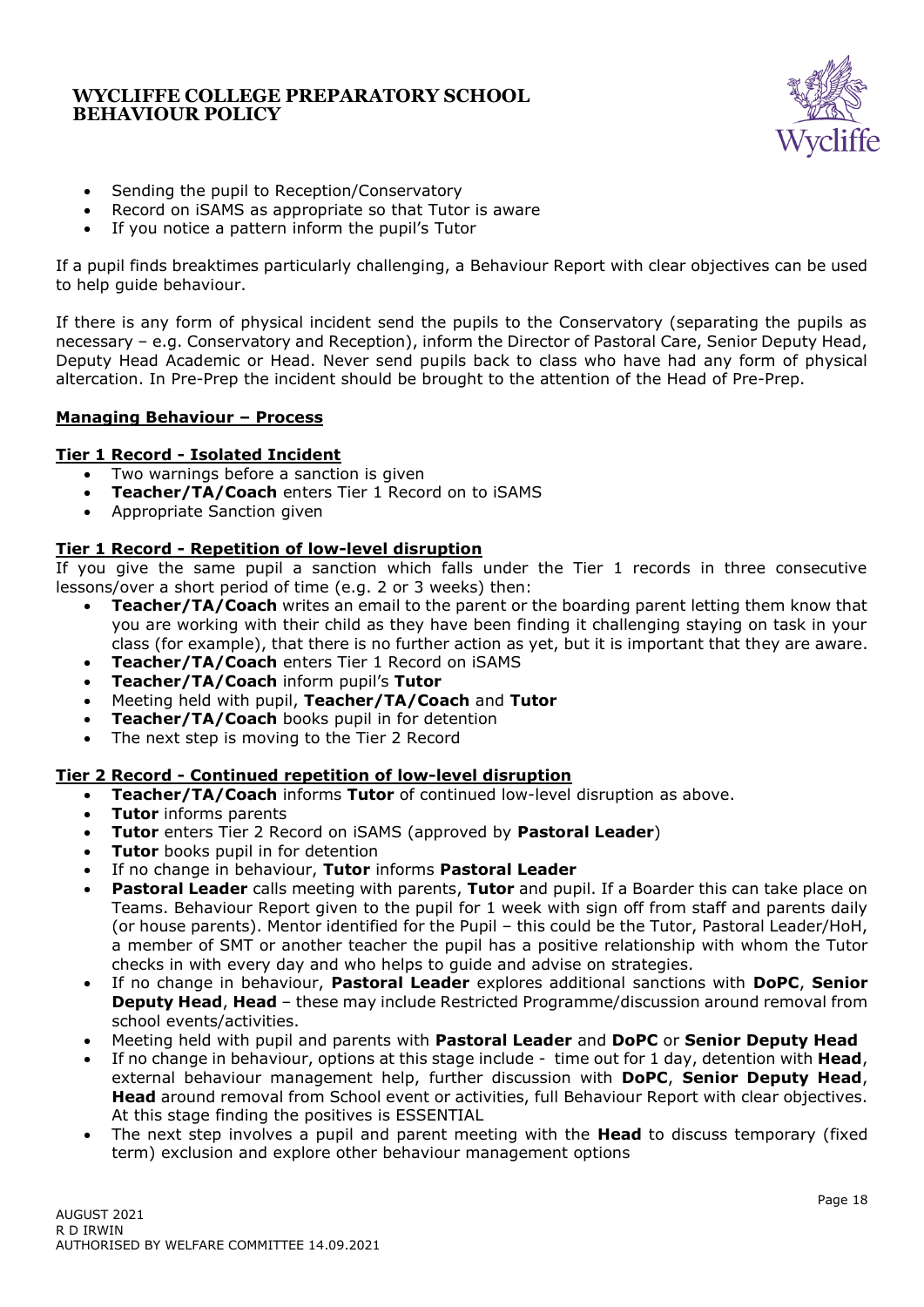

# **Tier 2 Record - Isolated Incident**

- **Teacher/TA/Coach** informs **Tutor**
- **Teacher/TA/Coach** enters Tier 2 Record on iSAMS
- **Pastoral Leader** authorises the Tier 2 Record and advises **Tutor** on appropriate sanction. If the investigation finds that this is a Tier 3 offence then **Pastoral Leader** involves **Director of Pastoral Care**. Often this level of behaviour will involve an investigation. The **Pastoral Leader** will lead on this along with **Tutor**. If interviews take place this must be factual (non-judgemental or sanction given), recorded and completed by one person.
- **Tutor** books pupil in for detention
- Further sanctions options of writing letters of apology, facilitated talks between pupils etc.
- **Tutor** informs parents, and invites in for meeting if deemed necessary, with Pastoral Leader in attendance as needed

## **Tier 3 Record - Isolated Incident**

- **Teacher/TA/Coach** informs **Tutor** and **Pastoral Leader**
- **Teacher/TA/Coach** enters Tier 3 Record on iSAMS
- **Pastoral Leader** investigates the incident. If the investigation finds that this is a Tier 3 offence then **Pastoral Leader** involves **Director of Pastoral Care** and authorises the Tier 3 Record. The **Pastoral Leader** will lead on this along with the **DoPC**. If interviews take place this must be factual (non-judgemental or sanction given), recorded and completed by one person.
- The **DoPC** involves the **Senior Deputy Head** if required.
- The **Pastoral Leader** books pupil in for detention
- Further sanctions options of writing letters of apology facilitated talks between pupils, and dependent on the severity of the incident, the use of a Restricted Programme, Behaviour Report, discussion around removal from school events/activities and temporary (fixed term) exclusion may be explored.
- **Pastoral Leader** informs parents, and invites is for meeting if required, with **DoPC** or **Senior Deputy Head** in attendance as needed

## **Behaviours Immediately involving the Head/Senior Deputy Head**

- Parents invited in to meet the **Head/Senior Deputy Head**
- Sanctions could include Behaviour Report, Restricted Programme, removal from school activities or events, Temporary (Fixed Term) Exclusion, Permanent Exclusion
- Finding and recognising positives is essential.
- Seeking additional support to be explored.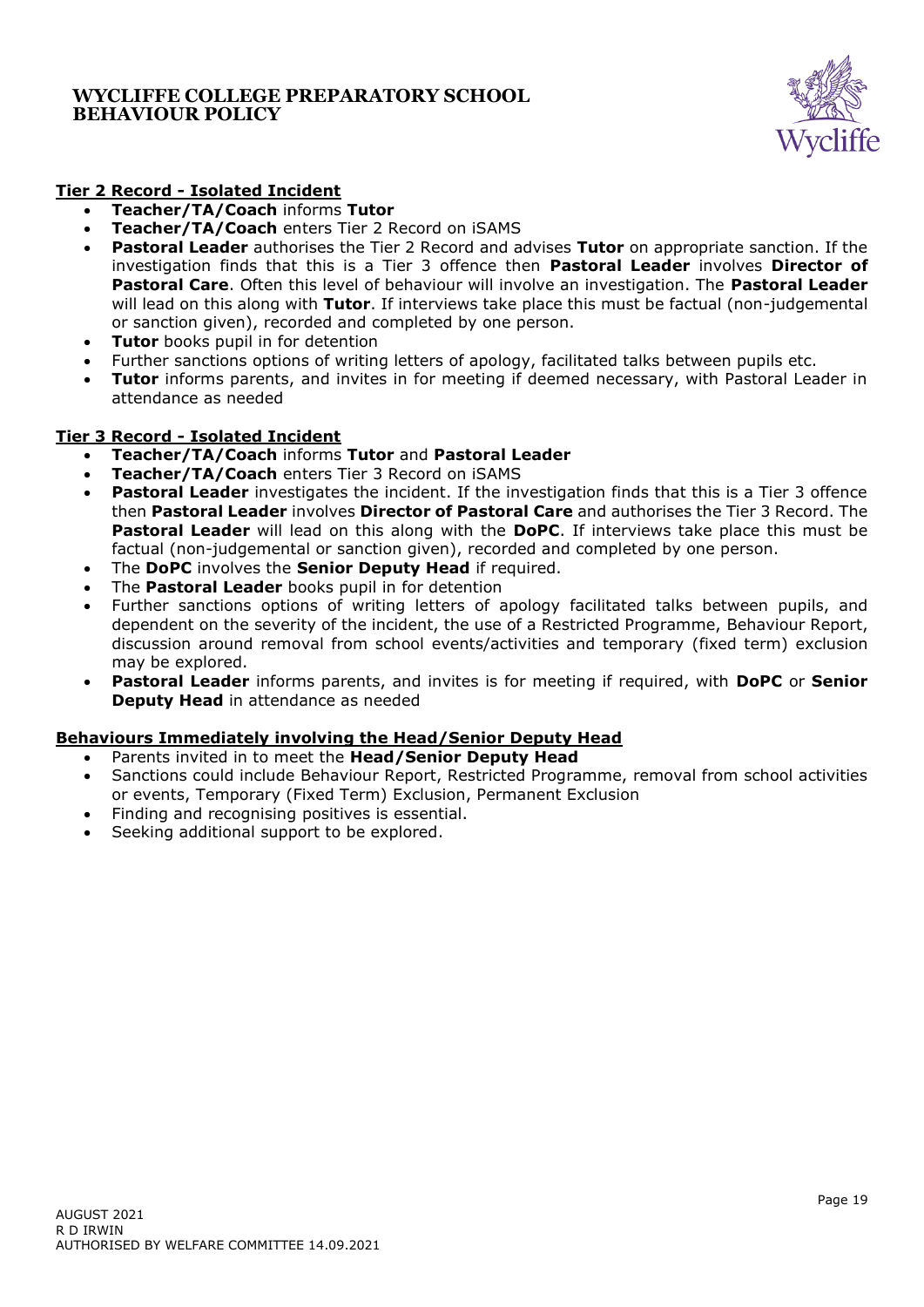

## **Behaviour Offences**

| Tier 1 Report                    | In Lessons                                                                                       |
|----------------------------------|--------------------------------------------------------------------------------------------------|
| Offences                         | late for lesson more than three times (having ascertained the reason for                         |
| This list is                     | lateness)                                                                                        |
| indicative (non-                 | arriving at lessons without the required equipment for at least three<br>$\bullet$               |
| exhaustive).                     | lessons                                                                                          |
|                                  | off task<br>$\bullet$                                                                            |
|                                  | interrupting or calling out<br>$\bullet$                                                         |
|                                  | ignoring instructions<br>$\bullet$                                                               |
|                                  | throwing items during a classroom<br>$\bullet$                                                   |
|                                  | chewing or eating during lessons<br>$\bullet$                                                    |
|                                  | Any behaviour which disturbs the learning of others<br>$\bullet$                                 |
|                                  | making silly noises during lessons<br>$\bullet$                                                  |
|                                  | not completing sufficient work during a lesson in relation to individual<br>$\bullet$<br>ability |
|                                  | failing to show respect for school staff, classmates and/or the classroom<br>$\bullet$           |
|                                  | demonstrating a deliberate lack of empathy for others in the classroom<br>$\bullet$              |
|                                  | failing to do preparation before class (without valid reason)<br>$\bullet$                       |
|                                  | not completing preparation to a satisfactory standard in relation to ability<br>$\bullet$        |
|                                  |                                                                                                  |
|                                  | In Tutor Time                                                                                    |
|                                  | leaving lockers untidy<br>$\bullet$                                                              |
|                                  | forgetting reading material for tutor time<br>$\bullet$                                          |
|                                  | failing to show respect for the tutor, classmates and/or the classroom<br>$\bullet$              |
|                                  | demonstrating a deliberate lack of empathy for others<br>$\bullet$                               |
|                                  | Around the School                                                                                |
|                                  | dropping litter<br>$\bullet$                                                                     |
|                                  | leaving belongings in the wrong place<br>$\bullet$                                               |
|                                  | running in parts of the school where walking is required for safety reasons<br>$\bullet$         |
|                                  | talking in assembly<br>$\bullet$                                                                 |
|                                  | demonstrating a deliberate lack of empathy for others<br>$\bullet$                               |
|                                  | failing to wear uniform or sports kit correctly, for example:<br>$\bullet$                       |
|                                  | shirt untucked after warnings<br>$\bullet$                                                       |
|                                  | top button undone after warnings<br>$\bullet$                                                    |
|                                  | wearing non-regulation earrings after warnings<br>$\bullet$                                      |
|                                  | wearing non-regulation hair band, bobbles etc. after warnings                                    |
|                                  | wearing school socks for games/PE lessons                                                        |
|                                  | wearing trainers without permission                                                              |
|                                  |                                                                                                  |
| Tier 2 Report                    | Persistent incidents of all Tier 1 Reports with the same teacher<br>$\bullet$                    |
| Offences                         | Rudeness to any member of staff (including answering back)<br>٠                                  |
| This list is                     | Inappropriate remarks to other pupils<br>٠                                                       |
| indicative (non-<br>exhaustive). | Questioning the authority of the adult in charge<br>Going out of bounds                          |
|                                  | Breaches of specific classroom behaviours, e.g. Science, IT, Games and                           |
|                                  | Art                                                                                              |
|                                  | Inappropriate use of physical force when handling a social situation<br>$\bullet$                |
|                                  |                                                                                                  |